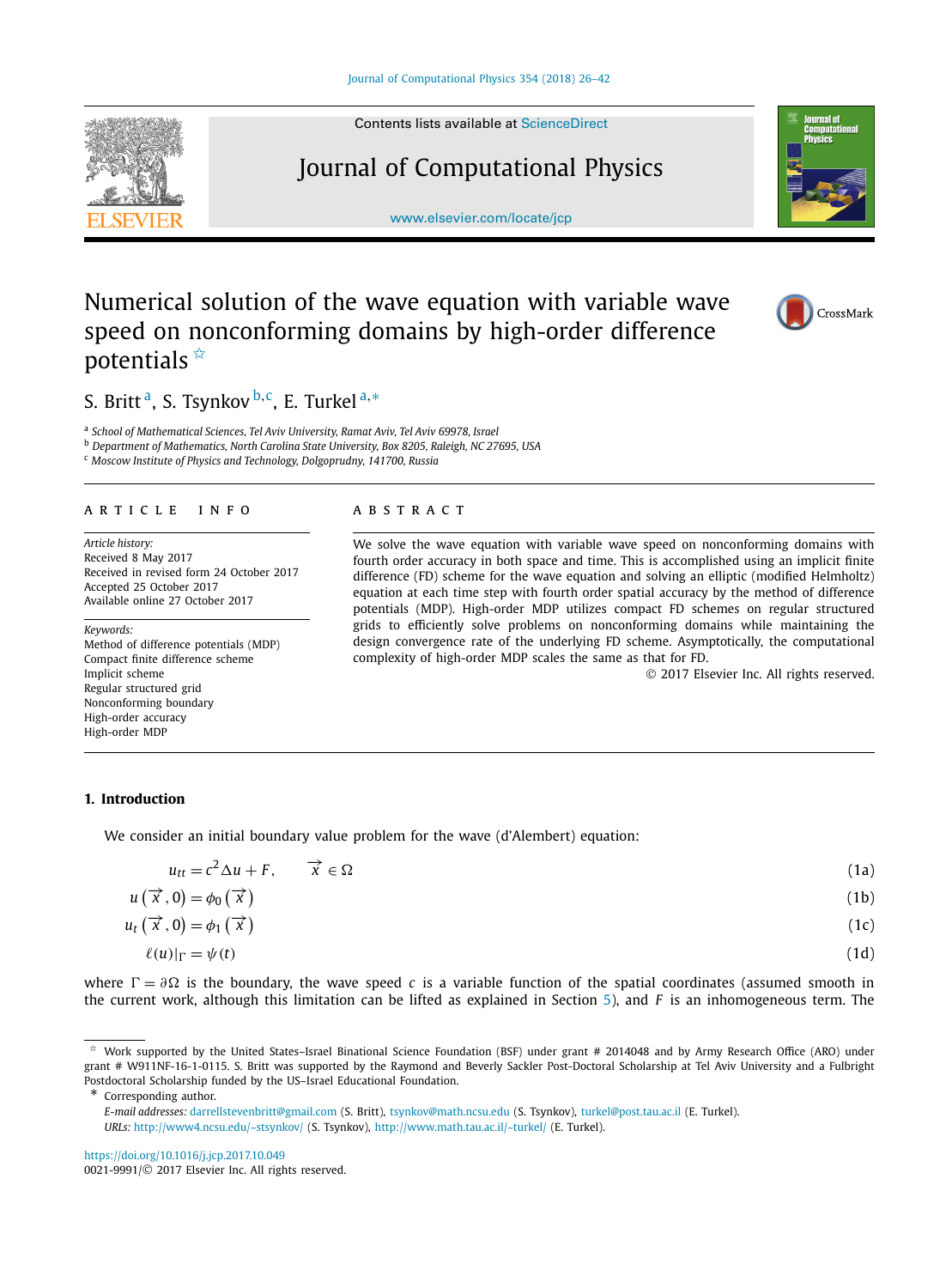boundary condition [\(1d\)](#page-0-0) in this work is taken to be either Dirichlet ( $\ell = 1$ ) or Neumann ( $\ell = \frac{\partial}{\partial n}$ ). In our earlier work [\[1,](#page-15-0) [2\]](#page-15-0) that discussed the Helmholtz equation (i.e., the time-harmonic wave equation), we have considered a variety of more general boundary conditions as well.

Equation  $(1a)$  is an established model for a broad range of problems in acoustics and electromagnetism. The key feature of all these problems is their linearity. The numerical methods that we are developing hereafter are not designed for solving the nonlinear problems. We rather consider our main challenge as to compute the solution over large and generally shaped regions with high fidelity and robustness.

Finite difference (FD) methods are known to lead to inexpensive and efficient algorithms for computing smooth solutions on regular domains/grids. Their primary disadvantage is in dealing with more complicated geometries and solutions with low regularity. The finite element method (FEM) and its extensions, as well as the discontinuous Galerkin method (DG), may help alleviate these two constraints pertinent to FD. Yet in practical problems of wave propagation, especially in 3D, both FD and FEM have serious limitations because of their relatively high "points-per-wavelength" requirement, as well as numerical pollution (the dispersion error), see  $[3,4]$  and  $[5,$  [Section](#page-15-0) 4.6.1]. The numerical phase velocity of the wave in these methods depends on the wavenumber. Therefore, a propagating packet of waves with different frequencies gets distorted in the simulation. Furthermore, the numerical error strongly depends on the frequency  $[6,5]$ .

This drawback can be (partially) overcome by high-order FD schemes. They, however, usually need a wider stencil, which complicates the boundary conditions. A class of schemes aimed at reducing the phase error are the dispersion relation preserving schemes [\[7,8\].](#page-15-0) Yet they need an even wider stencil than conventional schemes of the same order of accuracy.

There is also a special type of high-order schemes that do not require a wider stencil. These schemes rely on a targeted approximation of the class of solutions rather than of a much broader class of generic sufficiently smooth functions. The equation-based compact schemes that we have developed in  $[9-11]$  for the Helmholtz equation are in this category; other similar methods include [\[12–15\].](#page-15-0) A recent extension of compact equation-based schemes to the time domain is given in [\[16\].](#page-15-0) Such schemes reduce pollution while keeping the treatment of the boundary conditions simple. However, geometry still remains a hurdle.

In FEM, on the other hand, a high-order accurate approximation can be built for arbitrary boundaries with the help of isoparametric elements [\[17\].](#page-15-0) These methods require a grid generation which can be nontrivial for complex geometries and interfaces. In DG, discontinuous enrichment methods, and generalized FEM, high-order accuracy also requires additional degrees of freedom. The disadvantage of these methods for the linear problems with smooth solutions is their substantial redundancy, which entails additional computational costs.

A group of methods known to provide a very considerable flexibility from the standpoint of geometry are the boundary element methods (BEM). They typically apply to steady-state or time-harmonic problems (elliptic PDEs). In these methods, linear boundary value problems are reduced to boundary integral equations (BIE) with respect to equivalent boundary sources. BEM impose practically no limitations on the shape of the boundary and automatically account for the correct far field behavior of the solution. However, these methods rely on the explicit knowledge of the fundamental solution (and so they are not easily compatible with variable propagation speed), and the treatment of the boundary conditions requires care in choosing the boundary sources so as to maintain the equivalence of the reduction and well-posedness of the resulting boundary representation. In doing so, the cases that involve resonances of the complementary domain require special attention, see, e.g., [\[18\].](#page-15-0)

Standard BEM cannot be used directly for unsteady problems of wave propagation (hyperbolic PDEs). Their timedependent applications are rather limited to combined problems with a clearly identifiable elliptic component, such as slow speed flows of viscous fluid [\[19,20\]](#page-15-0) or water waves [\[21\].](#page-15-0)

A special class of BIEs called the retarded potential boundary integral equations (RPBIE), see [\[22,23\],](#page-15-0) provide a venue toward extending the BEM from elliptic to hyperbolic PDEs. However, the corresponding time domain numerical methods  $[24–27]$  are not nearly as popular as their frequency domain counterparts. One difficulty is that many time domain discretizations of RPBIEs appear prone to instabilities, even if the well-posedness of the RPBIE per se can be guaranteed in the first place (some aspects of stability have recently been studied in  $[28]$ ). For the most part, however, the reason is that as the time elapses the boundary extends and the computation of convolutions involved in RPBIEs that typically relies on Laplace transform methods [\[29,30\]](#page-15-0) becomes progressively more expensive. In that regard, we also mention work [\[31,32\]](#page-15-0) that uses RPBIEs and convolution quadratures [\[29,30\]](#page-15-0) for the development and analysis of far-field boundary conditions.

In our earlier work on the Helmholtz equation [\[33,1,34,35,2\],](#page-15-0) we have employed the method of difference potentials (MDP) developed by Ryaben'kii [\[36–39\].](#page-15-0) The MDP can be viewed as a discrete analog of Calderon's potentials and Calderon's boundary equations with projections in functional analysis  $[40,41]$ . Its capacity of handling the boundaries of general shape is comparable to that of BIEs. Yet the MDP does not require fundamental solutions and automatically guarantees the equivalence of the reduced boundary problem and the original one. It uses discretizations on regular structured grids and can maintain high-order accuracy for non-conforming boundaries. Difference potentials for the Helmholtz equation [\[33,1,34,35,](#page-15-0) [2\]](#page-15-0) were built using compact equation-based schemes  $[9-11]$  that enable high-order accuracy while avoiding the extensive redundancy inherent in high-order FEM and DG methods.

In the current paper, we extend the previously developed MDP-based approach for time-harmonic waves to the genuinely time-dependent formulation [\(1\).](#page-0-0) Our goal is to achieve the same geometric flexibility and high-oder accuracy as we have obtained for the Helmholtz equation [\[33,1,34\].](#page-15-0) Fundamentally, there may be two ways of pursuing this goal. One can build a full-fledged MDP algorithm in 3+1 dimensional space-time. In doing so, like in the case of RPBIEs, computing the operators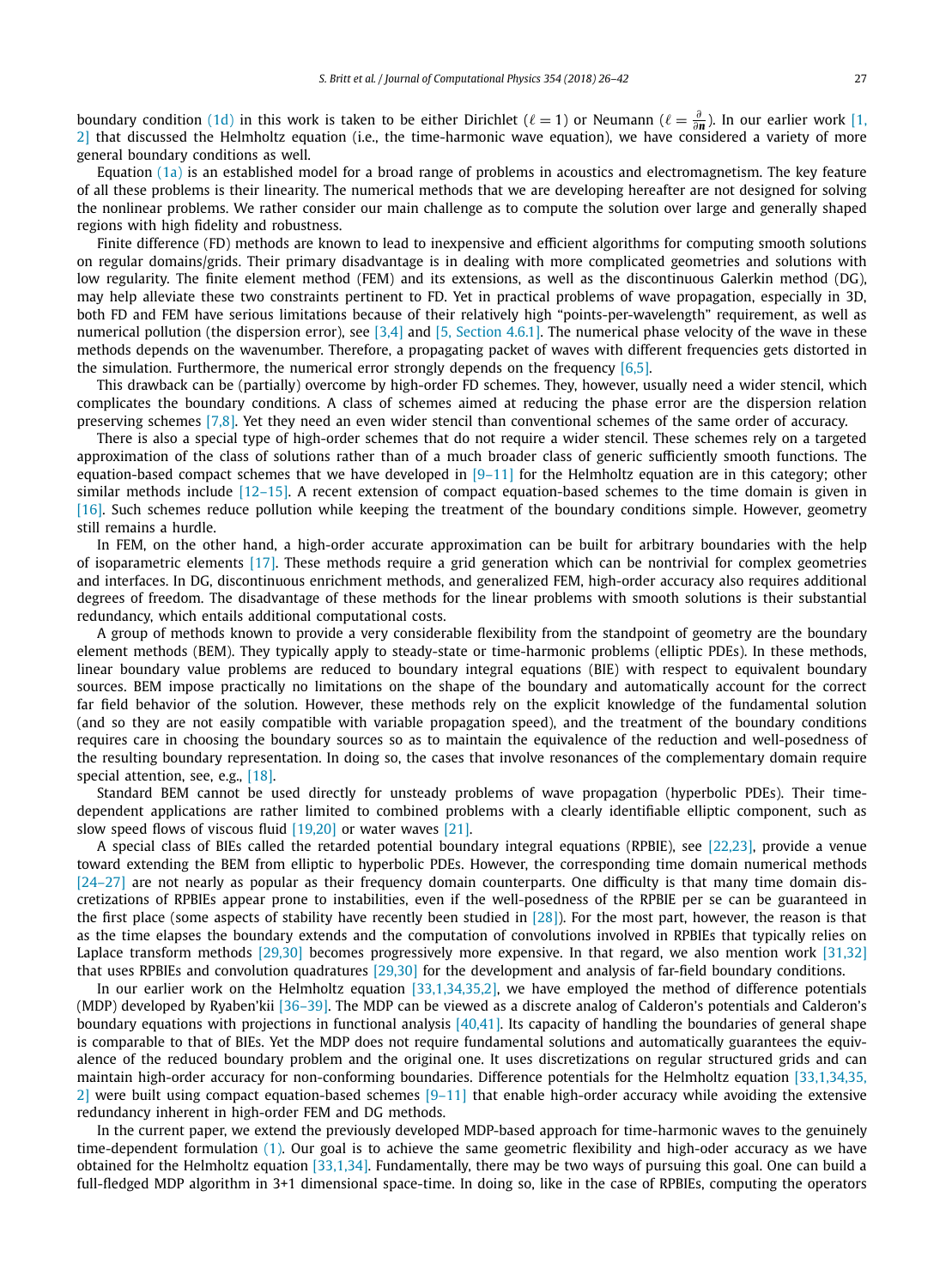<span id="page-2-0"></span>may appear increasingly costly as the time elapses. To eliminate this increase, in 3D one can employ the strong Huygens' principle and lacunae  $[42]$  in the solutions of equation  $(1a)$ , and this method is analyzed in  $[43]$ . The idea of the approach of [\[43\]](#page-16-0) is very close to what we have used previously when building the lacunae-based outer boundary conditions for the numerical simulation of unsteady waves [\[44–51\].](#page-16-0) Note that the phase filter of [\[52\]](#page-16-0) can also be thought of in terms of the Huygens' principle.

Alternatively, one can first discretize equation [\(1a\)](#page-0-0) in time by means of an implicit scheme. This discretization yields an elliptic (i.e., steady-state) equation that needs to be solved on the upper time level at every time step. This can be done by means of MDP similarly to how the Helmholtz equation was solved in [\[33,1,34\].](#page-15-0) It is this approach that we develop and analyze in the current paper. The compact discretization that we use was recently introduced in [\[16\].](#page-15-0) Earlier, a similar methodology for parabolic equations was explored in [\[53,54\],](#page-16-0) but the finite difference stencils are not compact and only Dirichlet boundary conditions are considered.

For simplicity, in this paper we consider the wave equation [\(1a\)](#page-0-0) in two dimensions and take  $\Omega$  to be a disk centered at the origin, so that the normal direction to  $\Gamma$  coincides with the polar radius. A Cartesian FD scheme will be used, so that the boundary does not conform to the grid. A treatment of general smooth boundary shapes is demonstrated for the Helmholtz equation in [\[55\],](#page-16-0) and this case therefore represents no loss of generality.

In Section 2, we introduce an implicit finite difference scheme for equation [\(1a\),](#page-0-0) see [\[16\]](#page-15-0) for additional detail. This FD scheme becomes a component of the high-order MDP algorithm for the initial boundary value problem [\(1\)](#page-0-0) described in Section [3.](#page-3-0) Numerical results verifying fourth order convergence in space and time are presented in Section [4.](#page-12-0)

#### **2. Implicit time discretization**

Let  $h_t$  be the uniform time step and let  $\delta_t^2$  be the second order central difference in time. We consider the following semi-discrete approximation to equation [\(1a\)](#page-0-0) centered at the time  $t_n$  using a free parameter  $\theta$  (sometimes referred to as a *θ* -scheme, see, e.g., [\[56,57\]\)](#page-16-0):

$$
\frac{1}{h_t^2} \delta_t^2 u^n = c^2 \Delta u^n + \theta c^2 \delta_t^2 \Delta u^n + F^n + \theta \delta_t^2 F^n.
$$
\n<sup>(2)</sup>

Rearranging (2) to gather the upper time level terms yields the implicit formulation:

$$
\Delta u^{n+1} - \frac{1}{\theta c^2 h_t^2} u^{n+1} = 2 \left( \Delta u^n - \frac{1}{\theta c^2 h_t^2} u^n \right) - \left( \Delta u^{n-1} - \frac{1}{\theta c^2 h_t^2} u^{n-1} \right) - \frac{1}{\theta} \Delta u^n
$$
  

$$
- \frac{1}{\theta c^2} F^n - \frac{1}{c^2} \delta_t^2 F^n
$$
  

$$
\equiv f^{n+1}.
$$
 (3)

By definition,  $f^{n+1} = \Delta u^{n+1} - \frac{1}{\theta c^2 h_t^2} u^{n+1}$ . Examining (3), we may use this definition at prior time levels to express  $f^{n+1}$  by the recursive formula

$$
f^{n+1} = 2f^n - f^{n-1} - \frac{1}{\theta} \Delta u^n - \tilde{F}^{n+1},
$$
\n(4)

where  $\tilde{F}^{n+1} = \frac{1}{\theta c^2} F^n + \frac{1}{c^2} \delta_t^2 F^n$  consists of the given inhomogeneous terms. The terms  $f^0$  and  $f^1$  are known from the initial conditions [\(1b\)](#page-0-0) of the wave equation. In Section [3.3,](#page-4-0) it will be demonstrated how to compute the remaining term  $\Delta u^n$  when solving the elliptic equation (3) numerically.

As shown in [\[16\],](#page-15-0) the accuracy and stability of the semi-discrete approximation (3) depends on the parameter *θ*, so that for

- $\theta = \frac{1}{12}$ , (3) is 4th order accurate in time and conditionally stable,
- $\theta \ge \frac{1}{4}$ , (3) is 2nd order accurate in time and unconditionally stable (this includes the Crank–Nicholson scheme,  $\theta = \frac{1}{2}$ ),
- $\theta = 0$ , (3) is explicit and 2nd order accurate in time.

Britt et al. [\[16\]](#page-15-0) proved stability based on the construction of an appropriate norm. They showed that the scheme is energy conserving in this norm.

Moreover, even though the scheme is implicit and requires a matrix inversion at the upper time level, it is superior in complexity to a low-order explicit scheme and comparable to an explicit scheme of the same order of accuracy. The reason is that the inversion can be done by an efficient technique, such as FFT or multigrid. The issue of complexity has been thoroughly studied in [\[16\].](#page-15-0)

From the initial condition [\(1b\),](#page-0-0)  $u^0$  is known. Because (3) contains two backwards time levels, we approximate  $u^1$  by the Taylor expansion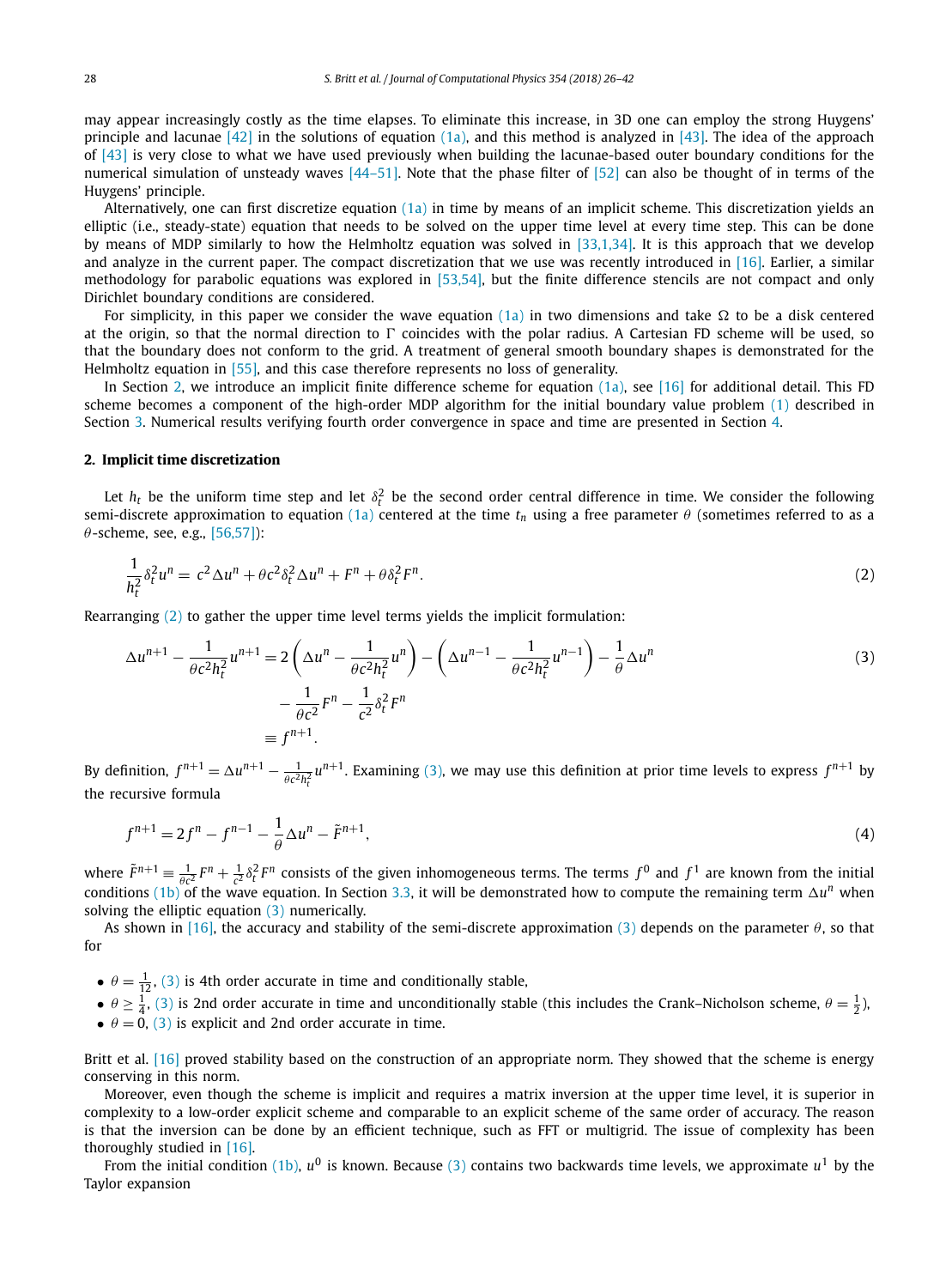<span id="page-3-0"></span>
$$
u^{1} = u^{0} + h_{t}u_{t}^{0} + \frac{h_{t}^{2}}{2}u_{tt}^{0} + \frac{h_{t}^{3}}{6}u_{ttt}^{0} + \frac{h_{t}^{4}}{24}u_{tttt}^{0} + \mathcal{O}\left(h_{t}^{5}\right).
$$
\n<sup>(5)</sup>

The term  $u_t^0$  is also known from the initial condition [\(1c\),](#page-0-0) while the higher order terms may be found by substituting the PDE [\(1a\)](#page-0-0) at the initial time step as follows:

$$
u_{tt}^{0} = c^{2} \Delta u^{0} + F^{0}
$$
  
\n
$$
u_{ttt}^{0} = c^{2} \Delta u_{t}^{0} + F_{t}^{0}
$$
  
\n
$$
u_{ttttt}^{0} = c^{2} \Delta u_{tt}^{0} + F_{tt}^{0} = c^{2} \Delta (c^{2} \Delta u^{0} + F^{0}) + F_{tt}^{0}.
$$
\n(6)

It is assumed that the derivatives of  $F^0$  and the spatial derivatives of  $u^0$  in (6) can either be computed analytically or by finite differences with the desired resolution.

The elliptic equation [\(3\)](#page-2-0) at time step  $t_{n+1}$  is the modified Helmholtz equation, for which we formulate the boundary value problem (BVP) at each time step:

$$
\Delta u^{n+1} - k^2 u^{n+1} = f^{n+1}, \qquad \overrightarrow{x} \in \Omega,
$$
\n(7a)

$$
\ell(u^{n+1})|_{\Gamma} = \psi(t_{n+1}),\tag{7b}
$$

where  $k^2 = \frac{1}{\theta c^2 h_t^2}$  and  $f^{n+1}$  contains the previously computed time steps as well as inhomogeneous terms from the wave equation, see [\(3\).](#page-2-0) In the next section, we describe a solution method for the semi-discrete BVP (7) at each time step by difference potentials.

#### **3. Difference potentials**

To solve the elliptic BVP (7) at each time step, we embed the general domain  $\Omega$  within a simpler auxiliary domain  $\Omega_0$ , which in 2D we take to be a square. We then formulate an auxiliary problem on the square  $\Omega_0$  that can be solved efficiently by a finite difference scheme on the Cartesian grid and will be used in constructing the difference potential. To demonstrate the capability of the high-order MDP algorithm to treat nonconforming domains, we take  $\Omega$  to be a disk centered at the origin, the simplest nonconforming shape for a Cartesian scheme.

The statement of the auxiliary problem on the square  $\Omega_0$  and its parameters, along with its solution method by finite differences, is described in Section 3.1. Section [3.2](#page-4-0) establishes notation and definitions of various sets of grid nodes which will be needed when defining the difference potential. Section [3.3](#page-4-0) specifies how to calculate the right-hand side  $f^{n+1}$  of the elliptic equation on the appropriate grid set as required to formulate the difference potential. In Section [3.4](#page-5-0) we define the difference potential itself and introduce the boundary equation with projection.

In Section [3.5,](#page-6-0) we describe an equation-based extension procedure which ensures a high-order approximation of the continuous solution to the elliptic equation  $(7a)$  by difference potential. This is based on a result by Reznik [\[58,59\]](#page-16-0) which provides sufficient conditions for the difference potential to approximate a continuous Calderon potential [\[41,40\].](#page-16-0) Next, we introduce a basis for pairs of functions along the continuous boundary  $\Gamma$  in Section [3.6,](#page-8-0) with which we will approximate the boundary data  $\left(u, \frac{\partial u}{\partial n}\right)\Big|_{\Gamma}$  of the elliptic BVP (7).

Boundary data  $(u, \frac{1}{\partial n})|_{\Gamma}$  of the emptic byr (7).<br>Section [3.7](#page-10-0) describes the high-order MDP algorithm for solving the wave equation using the implicit time discretization [\(3\).](#page-2-0)

#### *3.1. The auxiliary problem*

The auxiliary problem (AP) for the method of difference potentials must satisfy three conditions: the auxiliary domain  $\Omega_0$  must contain the domain of interest  $\Omega$ , the equation specified on  $\Omega_0$  must coincide with the PDE on  $\Omega \subset \Omega_0$ , and the PDE specified on  $\Omega_0$  must be well-posed. Therefore let  $\Omega_0$  be a square of side-length  $s > 2$  centered at the origin, so that  $\Omega_0$  contains  $\Omega$  (i.e., the disk of radius 1 centered at the origin.) In our MDP formulation for the wave equation using the implicit time discretization [\(3\),](#page-2-0) the PDE for the AP on the square  $\Omega_0$  comes from the elliptic equation (7a),

$$
\Delta u - k^2 u = g, \qquad -\frac{s}{2} \le x, y \le \frac{s}{2}
$$
  

$$
u|_{x=\pm \frac{s}{2}, y=\pm \frac{s}{2}} = 0,
$$
 (8)

where  $k^2 = \frac{1}{\theta c^2 h_t^2}$  and *g* is an arbitrary right-hand side that will be specified by the MDP algorithm. As  $c(x, y)$  in the wave equation [\(1a\)](#page-0-0) is defined only on  $\Omega$ , we require a twice continuously differentiable extension of *c* to the larger domain  $\Omega_0$  this can be done, e.g., by polynomial extrapolation. The MDP algorithm requires the solution of multiple APs with different right-hand sides. Critically, the AP (8) is well-posed.

For the purposes of the high-order MDP algorithm for the wave equation, it is sufficient to consider only zero Dirichlet boundary conditions for the FD scheme on the square, even when the boundary conditions on the nonconforming domain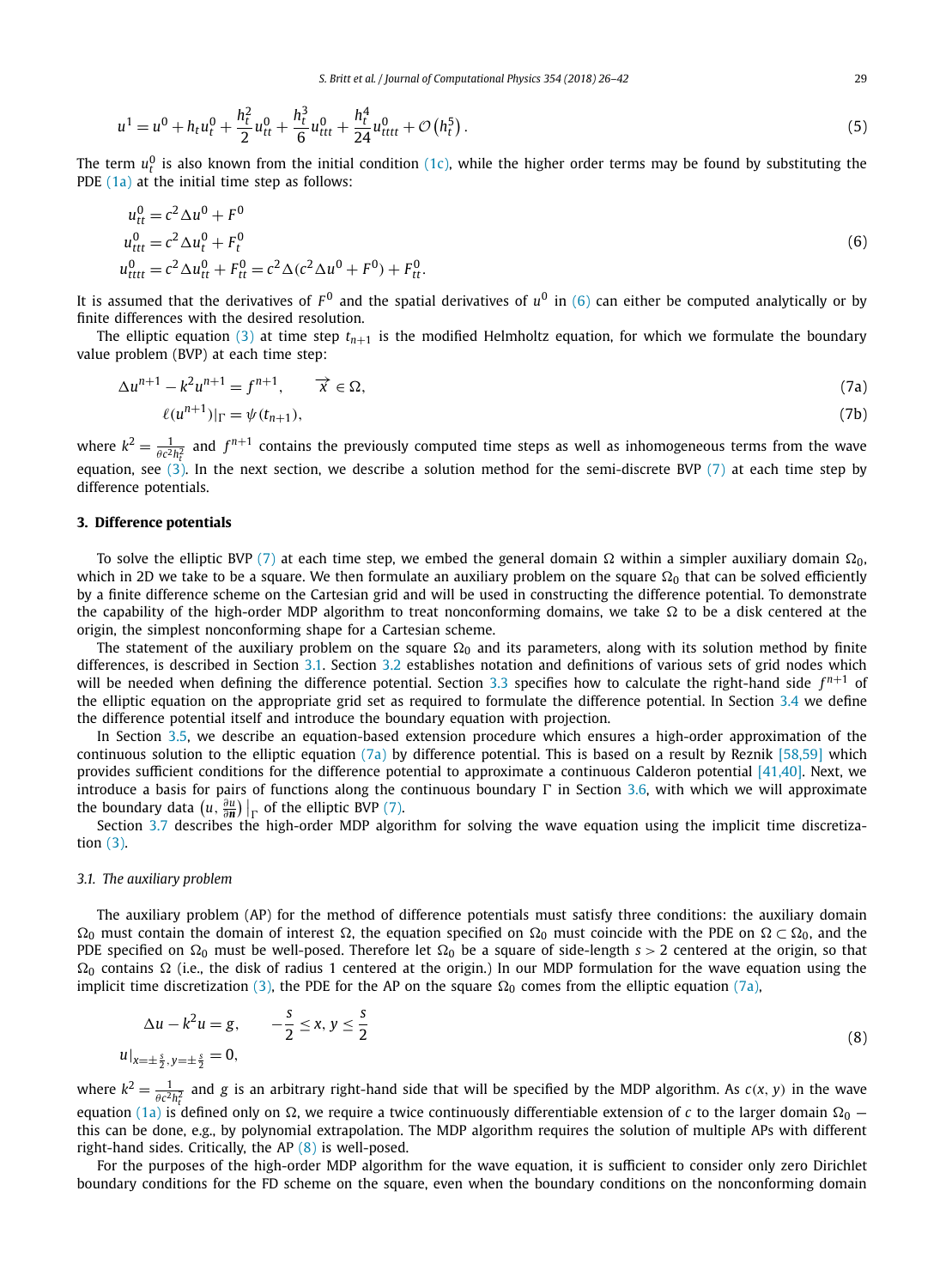<span id="page-4-0"></span>of interest (i.e., the disk) are not Dirichlet. This is because problem [\(8\)](#page-3-0) remains well-posed on the square for any value of *k*<sup>2</sup> *>* 0 and any right-hand side *g* with Dirichlet BCs. The usual Helmholtz equation with Dirichlet BCs on the square is prone to resonances for certain values of  $k^2$ , and in our prior work this was avoided by taking a more complicated Sommerfeld-type BC at the left and right edges of the auxiliary domain [\[1\].](#page-15-0) The boundary conditions for the wave equation are therefore significantly more straightforward.

We numerically solve the AP [\(8\)](#page-3-0) by the compact finite difference scheme described in [\[14\].](#page-15-0) On a 2D Cartesian grid which is equally spaced in both directions with step size  $h_x=h_y$ , we define the fourth order FD scheme  ${\bm L}^{(h)}u=g$  as follows. Denote by  $\hat{L}_0$  the coefficient of the center node of a nine point stencil, by  $L_s$  the coefficient of the four side nodes, and by  $L_c$  the coefficient of the four corner points. Then the left-hand side operator  $L^{(h)}$  on the 9-point stencil has coefficients

$$
L_0 = -\frac{10}{3} - \frac{2}{3}k^2 h_x^2, \quad L_s = \frac{2}{3} - \frac{k^2 h_x^2}{12}, \quad L_c = \frac{1}{6}.
$$
\n<sup>(9)</sup>

The compact scheme uses a right-hand side operator  $B^{(h)}$  defined by coefficients  $B_i$  corresponding to the  $L_i$ :

$$
B_0 = \frac{2h_x^2}{3}, \quad B_s = \frac{h_x^2}{12}, \quad B_c = 0.
$$
 (10)

When solving the BVP [\(7\)](#page-3-0) by difference potentials, the AP [\(8\)](#page-3-0) will need to be solved repeatedly for the right-hand sides *g* supplied by the MDP algorithm. These right-hand sides are defined in Section  $3.4$  and can be thought of as if they already include the application of the operator  $\mathbf{B}^{(h)}$ . The AP [\(8\)](#page-3-0) will also need to be solved for the "physical" right-hand sides  $f^{n+1}$ of [\(7a\),](#page-3-0) in which case the operator *B(h)* will be applied explicitly. Eventually, in either case the discrete equation that we solve has the form  $L^{(h)}u = g$ .

We define the Courant–Friedrichs–Lewy (CFL) number to be  $\lambda = \frac{ch_t}{h_x}$ , where  $h_x$  is the uniform spatial grid step. The stability condition for the fourth order time discretization  $\theta = \frac{1}{12}$  depends on the spatial discretization. Let  $L_0^{(h)}$  denote the negative definite discrete approximation to the Laplacian ( $k=0$  in formula (9)), for which  $0<(-h_x^2L_0^{(h)}u,u)\leq L_{\text{upper}}||u||^2$ . Then, the stability condition is given by  $\lambda^2 \leq \frac{6}{L_{\text{upper}}}$ , which becomes  $\lambda^2 \leq \frac{3}{8}$  for scheme (9)–(10), see [\[16\].](#page-15-0)

Let *G*<sup>(*h*</sup>) denote the solution operator of the discrete AP, so that the numerical solution of [\(8\)](#page-3-0) is formally  $u = G^{(h)}g$  on the square, although the matrix *G(h)* is never explicitly computed. For variable coefficients, the discrete AP can be solved by either direct or iterative methods in 2D, but direct methods such as LU or Cholesky factorization become prohibitively expensive in 3D. In  $[16]$ , we compare the efficiency of a direct LU solver with conjugate gradient and multigrid iterative solvers in 2D. The MDP algorithm will require multiple solutions of the AP in the preprocessing steps as well as two solutions of the AP at each time step, but in every instance only the right-hand side *g* of the AP [\(8\)](#page-3-0) changes while all other parameters are fixed. If solving by a direct matrix factorization method such as LU or Cholesky, the matrix decomposition is performed once at the beginning and then reused so that the subsequent numerical solutions of the AP are computationally inexpensive.

### *3.2. Grid sets*

The definition of the difference potential involves subsets of grid points within the auxiliary domain which we now specify. Let N<sub>0</sub> be the set of all Cartesian grid nodes with step size  $h_x = h_y$  on the auxiliary square  $\Omega_0$ , and let M<sub>0</sub> be the set of interior nodes of the grid. Denote by  $\mathbb{M}^+ \subset \mathbb{M}_0$  the set of grid points inside of the disk and by  $\mathbb{M}^- \subset \mathbb{M}_0$  the nodes outside of the disk but excluding the boundary nodes of the square. We define corresponding sets  $\mathbb{N}^+ \subset \mathbb{N}_0$  and  $N^-$  ⊂  $N_0$  which consist of all nodes touched by the 9-point stencil (see equation (9)) acting on  $M^+$  and  $M^-$  respectively. The intersection  $\gamma = \mathbb{N}^+ \cap \mathbb{N}^-$  is then a nonempty subset of grid points that straddle the continuous boundary  $\Gamma$ , and we therefore refer to  $\gamma$  as the discrete boundary.

The grid sets  $M^+$ ,  $M^-$ ,  $N^+$ ,  $N^-$ , and  $\gamma$  are schematically shown in [Fig. 1.](#page-5-0) Having a given node from  $M^0$  lying precisely at the boundary  $\Gamma = \partial \Omega$  rather than strictly inside or outside Ω presents no problem. Such nodes can be included either in M<sup>+</sup> or M−. The corresponding convention needs to be made ahead of time and followed throughout the development of the algorithm, in which case the particular choice,  $\mathbb{M}^+$  or  $\mathbb{M}^-$ , will not make a difference.

## *3.3. Computing*  $\mathbf{B}^{(h)} f^{n+1}$  *on*  $\mathbb{M}^+$

In the recurrence relation [\(4\)](#page-2-0) for  $f^{n+1}$ , all terms are known on  $\Omega$  by assumption except for  $\Delta u^n$ . For the method of difference potentials, we require the quantity  $B^{(h)} f^{n+1}$  only at the grid nodes  $\mathbb{M}^+ \subset \Omega$ ; however, direct application of the FD stencil of  $\mathbf{B}^{(h)}$  on  $\mathbb{M}^+$  (see equation (10)) involves values of  $f^{n+1}$  that lie outside of  $\Omega$ , namely, at some of the nodes from the set  $\mathbb{N}^+ \setminus \mathbb{M}^+$ . We must therefore specify how to compute  $\mathbf{B}^{(h)} f^{n+1}$  on  $\mathbb{M}^+$  at each time step. Our approach first treats the initial time steps so that the values of  $B^{(h)}f^0$  and  $B^{(h)}f^1$  are known on  $\mathbb{M}^+$  and then proceeds by the recurrence relation [\(4\)](#page-2-0) to obtain  $\bm{B}^{(\hat{h})}f^{n+1}$  on  $\mathbb{M}^+$ . For clarity, we introduce the notation  $f^{n+1}_B:=\bm{B}^{(h)}f^{n+1}$ , which is a sequence of values on  $\mathbb{M}^+$  which formally is defined by the recurrence relation [\(4\)](#page-2-0) operated on from the left by the stencil  $\mathbf{B}^{(h)}$  but in practice does not require values of  $f^n$  outside of  $\Omega$  after the initial steps.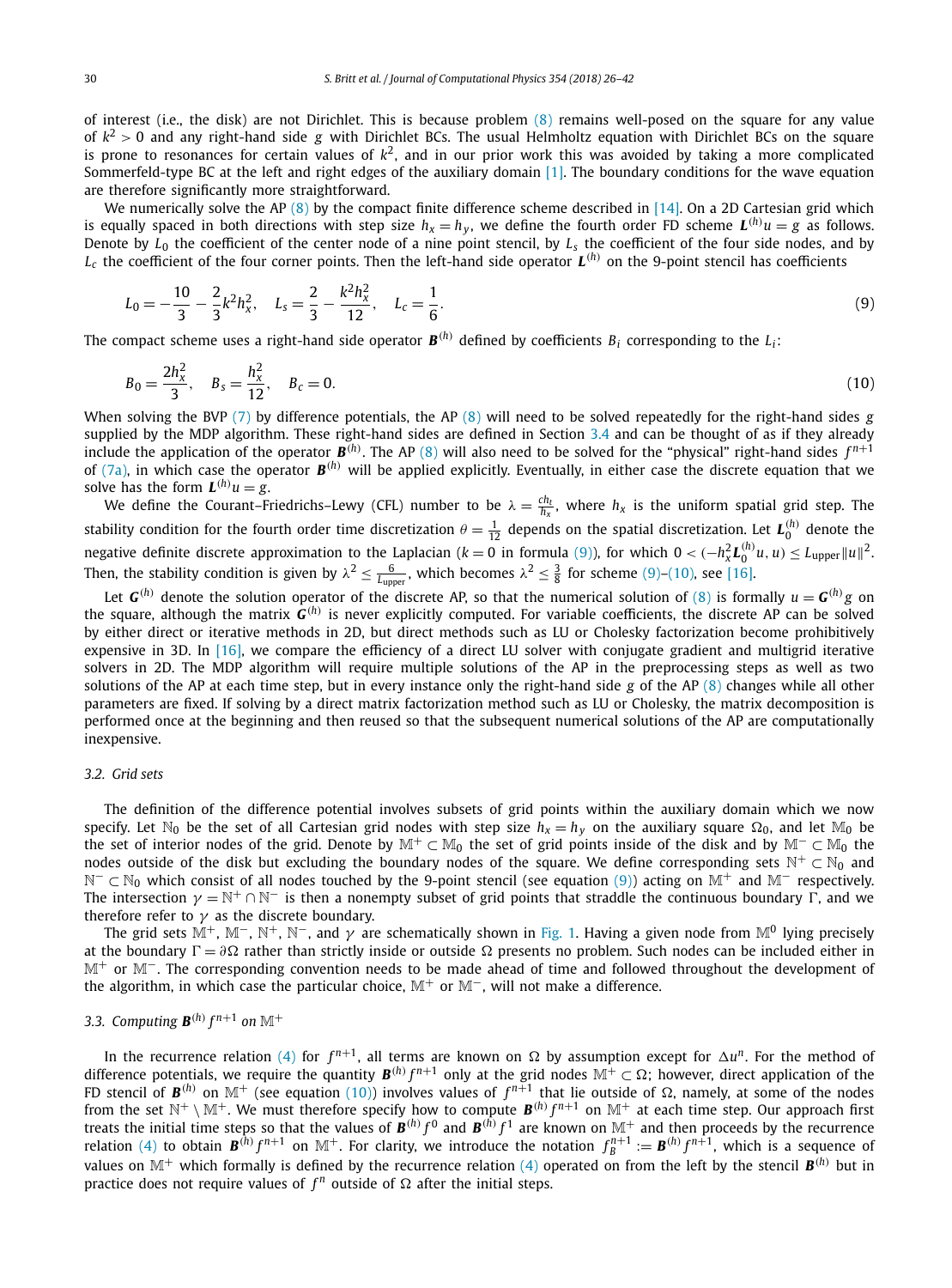<span id="page-5-0"></span>

**Fig. 1.** Interior and exterior grid subsets and the grid boundary.

From the initial conditions [\(1b\)](#page-0-0) of the wave equation,  $f^0$  and  $f^1$  are known on  $\Omega$ , and at these initial values we may employ a continuously differentiable extension of  $f^0$  and  $f^1$  from the domain  $\Omega$  to the adjacent nodes of  $\mathbb{N}^+ \setminus \mathbb{M}^+$  (e.g., by a Taylor series of sufficient order). We then directly apply the stencil  $\mathbf{B}^{(h)}$  to  $f^0$  and  $f^1$  using the extended values on by a Taylor series of sufficient order). We then directly apply the stencil  $\mathbf{B}^{$  $\mathbb{N}^+ \setminus \mathbb{M}^+$ , which yields the initial quantities  $f^0_B, f^1_B$  of the recurrence for  $f^{n+1}_B$  on  $\mathbb{M}^+$ .

Recall that  $L_0^{(h)}$  denotes the FD operator defined by [\(9\)–\(10\)](#page-4-0) for the case  $k=0$ . The numerical solution at previous time steps,  $u^n$ , is assumed to be known by difference potentials on the grid  $N^+$  so that application of this FD operator yields  $\bm{L}_0^{(h)}u^n\approx\bm{B}^{(h)}\Delta u^n+\mathcal{O}\left(h_\chi^4\right)$  (note that the coefficients of  $\bm{B}^{(h)}$  do not depend on k, see [\(10\)\)](#page-4-0). For an inhomogeneous equation, the source term  $\tilde{F}^{n+1}$  is known on  $\Omega$  and can also be defined at the required nodes of  $\mathbb{N}^+ \setminus \mathbb{M}^+$  by a continuously differentiable extension at each time step,<sup>1</sup> so that we may compute  $\mathbf{B}^{(h)}\tilde{F}^{n+1}$  at  $\mathbb{M}^+$  by direct application of the operator. Altogether, we have the following at the nodes  $M^+$ :

$$
f_B^{n+1} = 2f_B^n - f_B^{n-1} - \frac{1}{\theta} \mathbf{B}^{(h)} \Delta u^n - \mathbf{B}^{(h)} \tilde{F}^{n+1}
$$
  

$$
\approx 2f_B^n - f_B^{n-1} - \frac{1}{\theta} \mathbf{L}_0^{(h)} u^n - \mathbf{B}^{(h)} \tilde{F}^{n+1}.
$$
 (11)

Again, we emphasize that the terms  $f_B^n = \bm{B}^{(h)} f^n$  do not involve application of the operator but are calculated by recurrence starting from the initial values  $f^0_B$ ,  $f^1_B$  as described above, and this eliminates the need for special treatment of  $f^n$  at the nodes  $\mathbb{N}^+ \setminus \mathbb{M}^+$  which lie outside of  $\Omega$ .

#### *3.4. Difference potentials and the boundary equation with projection*

Let  $\xi_\gamma$  be a function with values on the discrete boundary  $\gamma$  and define the auxiliary function  $w|_\gamma = \xi_\gamma$  on  $\mathbb{N}_0$  with  $W|_{N_0\setminus\gamma} = 0$ . Then the **difference potential with density**  $\xi_{\gamma}$  is the operator  $P_{\mathbb{N}^+} : \gamma \to \mathbb{N}^+$  defined by

$$
\boldsymbol{P}_{\mathbb{N}^+} \dot{\boldsymbol{\xi}}_{\gamma} := \boldsymbol{w} - \boldsymbol{G}^{(h)} \left[ \mathbb{1}_{\mathbb{M}_0} (\mathbb{M}^+) \left( \boldsymbol{L}^{(h)} \boldsymbol{w} \right) \right], \tag{12}
$$

where  $\mathbb{1}_{\mathbb{M}_0}$  is the indicator function on  $\mathbb{M}_0$  and the right-hand side of (12) is considered only on the grid  $\mathbb{N}^+ \subset \mathbb{N}_0$ . As  $\mathbf{G}^{(h)}$ is the solution operator of the discrete AP [\(8\),](#page-3-0) the construction of the difference potential of density *ξγ* requires solving an auxiliary problem with the right-hand side  $g=\mathbb{1}_{\mathbb{M}_0}(\mathbb{M}^+)\big(\bm{L}^{(h)}w\big).$  Therefore the cost of computing a difference potential on N<sup>+</sup> is the same as solving <sup>a</sup> finite difference problem on the auxiliary square N0. We define the **difference projection of** *ξγ* as

$$
\boldsymbol{P}_{\gamma}\xi_{\gamma} := \left(\boldsymbol{P}_{\mathbb{N}^+}\xi_{\gamma}\right)\big|_{\gamma}
$$
\n(13)

in order to formulate the discrete **boundary equation with projection** (BEP) on  $\gamma$  at time step  $t_{n+1}$ :

$$
\mathbf{P}_{\gamma}\xi_{\gamma} + \left(\mathbf{G}^{(h)}\tilde{f}_{B}^{n+1}\right)\Big|_{\gamma} = \xi_{\gamma},\tag{14}
$$

The extension of the known function  $\tilde{F}^{n+1}$  from  $\Omega$  to nearby grid nodes is rendered by a low order Taylor formula and proves and entails a computationally negligible cost.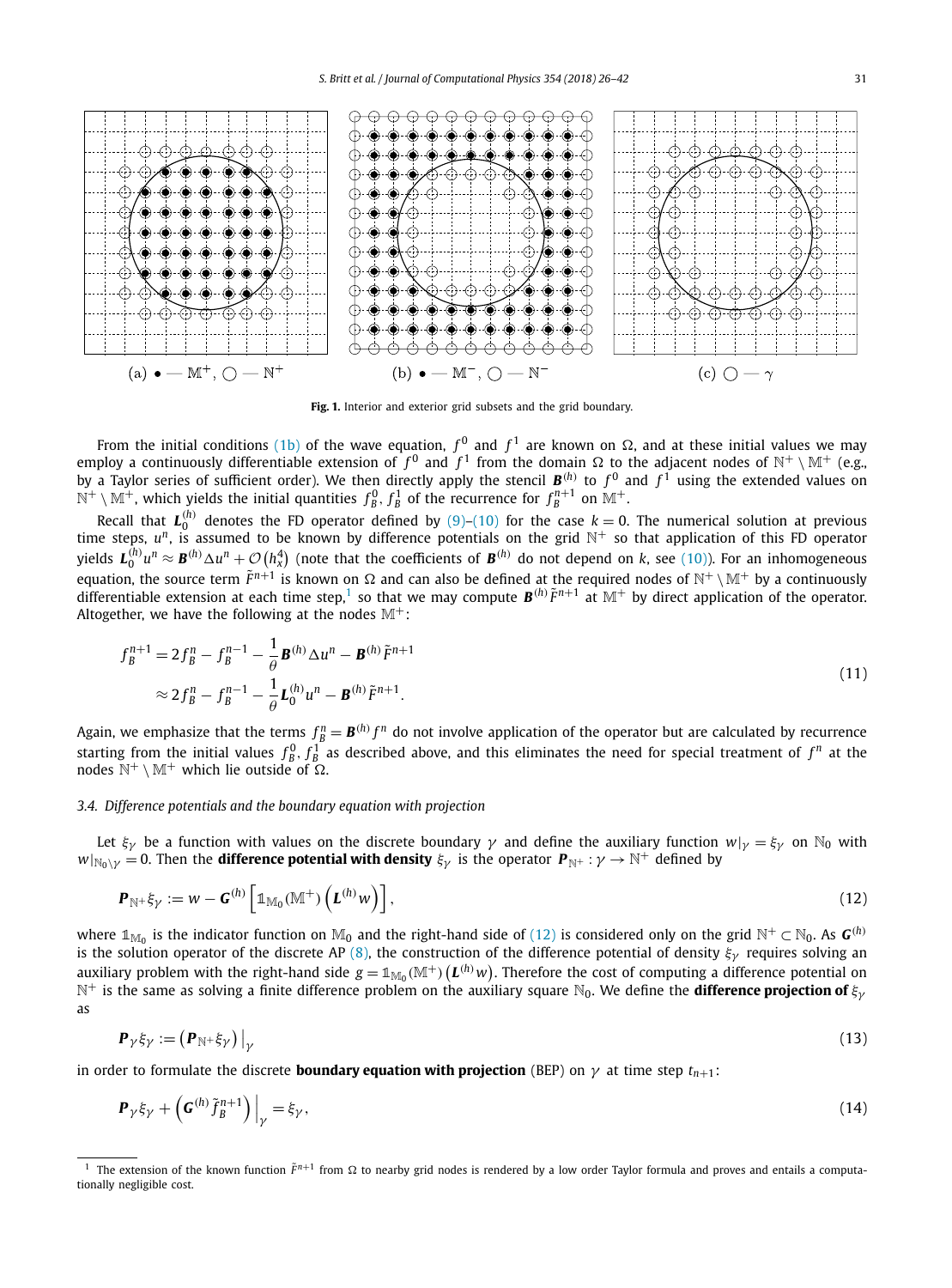<span id="page-6-0"></span>where  $\tilde{f}_B^{n+1}$  is equal to  $f_B^{n+1}$  (see [\(11\)\)](#page-5-0) on the interior nodes  $\mathbb{M}^+$  and zero on  $\mathbb{M}^-$ . A central result in the theory of difference potentials (see [\[37\]\)](#page-15-0) is that a density *ξγ* satisfies the BEP [\(14\)](#page-5-0) if and only if it coincides on *γ* with a solution to the difference equation  $L^{(h)}u = \tilde{f}_B^{n+1}$  on  $\mathbb{N}^+$ . Therefore, we may think of the BEP as a reduction of the discrete problem from the discretized domain  $\mathbb{N}^+$  to the discrete boundary  $\gamma$ .

Incorporating the boundary conditions [\(7b\)](#page-3-0) on the circle (see Sections 3.5[–3.6\)](#page-8-0) to supplement the BEP [\(14\)](#page-5-0) yields the unique solution  $\xi_{\gamma}$ , which allows us to approximate the solution to the BVP [\(7\)](#page-3-0) on the disk  $\Omega$  as follows:

$$
u|_{\mathbb{N}^+} = \boldsymbol{P}_{\mathbb{N}^+} \xi_{\gamma} + \left( \boldsymbol{G}^{(h)} \tilde{f}_{B}^{n+1} \right) \Big|_{\mathbb{N}^+}.
$$
\n(15)

One may note that the definition of the difference potential [\(12\)](#page-5-0) depends on the operator  $G^{(h)}$  and therefore on the specific choice of the auxiliary problem [\(8\)](#page-3-0) (i.e., the shape of the auxiliary domain and its boundary conditions). However, as long as the AP has a unique solution for every right-hand side *g* and is well-posed, one can show that the range of the projection operator  $P_\gamma$  of [\(13\)](#page-5-0) does not depend on the choice of the AP, see [\[37\].](#page-15-0)

It is important to note that the operators  $P_{\mathbb{N}^+}$  and  $P_{\gamma}$ , see [\(12\)–\(13\),](#page-5-0) as well as the key equation [\(14\),](#page-5-0) are constructed independently at the discrete level. They, however, can be considered as formally "mirroring" the continuous development that leads to Calderon's potentials and Calderon's boundary equations with projections, see [\[40,41\].](#page-16-0) The parallel between the discrete and continuous constructs is explained, e.g., in our recent work [\[33\].](#page-15-0) For a more detailed analysis and rigorous justification of all the results we refer the reader to work by Ryaben'kii [\[36,37\].](#page-15-0) The discrete potentials and projections [\(12\)–\(13\)](#page-5-0) approximate their continuous counterparts provided that there is a certain relation between the respective densities, as discussed in Section 3.5.

#### *3.5. Equation-based extension from the continuous to discrete boundary*

While the argument (i.e., density) of the difference potential  $(12)$  is a function defined on the boundary nodes of the discrete boundary *γ* , the density of the continuous Calderon potential is a pair of functions defined on the continuous boundary  $\Gamma$  [\[37,41,40\].](#page-15-0) In the case that this function pair is the solution of the modified Helmholtz equation [\(7a\)](#page-3-0) and its normal derivative at the continuous boundary  $\Gamma$ , the Calderon potential with density  $(u, \frac{\partial u}{\partial n})\big|_{\Gamma}$  will reconstruct this selection are the interior of  $\Omega$ . The exercise head sutposing are equality the exerc solution on the interior of  $\Omega$ . The equation-based extension procedure will exploit the continuous wave equation [\(1a\)](#page-0-0) to obtain normal derivatives of its solution in order to enforce a special relationship between the discrete density *ξγ* and the continuous function pair  $(u, \frac{\partial u}{\partial n})\big|_{\Gamma}$  so that the resulting difference potential (15) will approximate the solution to the boundary value problem  $(7)$  on  $\mathbb{N}^+$  at each time step.

Given a function pair at the continuous boundary,  $(v, \frac{\partial v}{\partial n})|_{\Gamma}$ , the Taylor expansion to a near-boundary node of  $\gamma$  takes the form:

$$
\nu_{\gamma} \stackrel{\text{def}}{=} \mathbf{Ex} \left( v, \frac{\partial v}{\partial \mathbf{n}} \right) \bigg|_{\Gamma} = v_{\Gamma} + \rho \left. \frac{\partial v}{\partial \mathbf{n}} \right|_{\Gamma} + \frac{\rho^2}{2} \left. \frac{\partial^2 v}{\partial \mathbf{n}^2} \right|_{\Gamma} + \frac{\rho^3}{6} \left. \frac{\partial^3 v}{\partial \mathbf{n}^3} \right|_{\Gamma} + \mathcal{O} \left( \rho^4 \right), \tag{16}
$$

where  $\rho$  represents the distance from the boundary nodes of  $\gamma$  to the continuous curve  $\Gamma$ . The 2nd order and higher normal derivatives in (16) will be replaced by expressions derived from the wave equation [\(1a\).](#page-0-0) In the case of a disk centered at the origin, the normal direction coincides with the polar radius,  $n = r$ . For more general boundary shapes, similar results are obtained in normal and tangential coordinates, see [\[55\].](#page-16-0) Rearranging the continuous wave equation [\(1a\)](#page-0-0) for *v* and differentiating in *r* yields:

$$
\Delta v = \frac{1}{c^2} \left( v_{tt} - F \right),\tag{17a}
$$

$$
\frac{\partial (\Delta v)}{\partial r} = \frac{1}{c^2} \left( \frac{\partial v_{tt}}{\partial r} - \frac{\partial F}{\partial r} \right) - \frac{2}{c^3} \frac{\partial c}{\partial r} (v_{tt} - F).
$$
\n(17b)

By assumption, the wave speed *c* and the inhomogeneous term *F* of the wave equation [\(1a\)](#page-0-0) are given and can be computed with sufficient accuracy along with their radial derivatives.

Using the polar form of the Laplacian, we can write:

$$
\frac{\partial^2 v}{\partial r^2} = -\left(\frac{1}{r}\frac{\partial v}{\partial r} + \frac{1}{r^2}\frac{\partial^2 v}{\partial \theta^2}\right) + \Delta v.
$$
\n(18a)

Differentiating with respect to *r*, we have

$$
\frac{\partial^3 v}{\partial r^3} = \frac{1}{r^2} \frac{\partial v}{\partial r} - \frac{1}{r} \frac{\partial^2 v}{\partial r^2} + \frac{2}{r^3} \frac{\partial^2 v}{\partial \theta^2} - \frac{1}{r^2} \frac{\partial^3 v}{\partial r \partial \theta^2} + \frac{\partial (\Delta v)}{\partial r}.
$$
(18b)

Therefore, to compute the extension (16) with accuracy  $\mathcal{O}(\rho^4)$  using (17) and (18), it remains to show how to compute the terms  $v_{tt}$  and  $\frac{\partial v_{tt}}{\partial r}$  in (17). These terms are needed along the continuous boundary  $\Gamma$  at time level  $t_{n+1}$ . We follow the approach of  $[53,54]$  that involves backwards differences.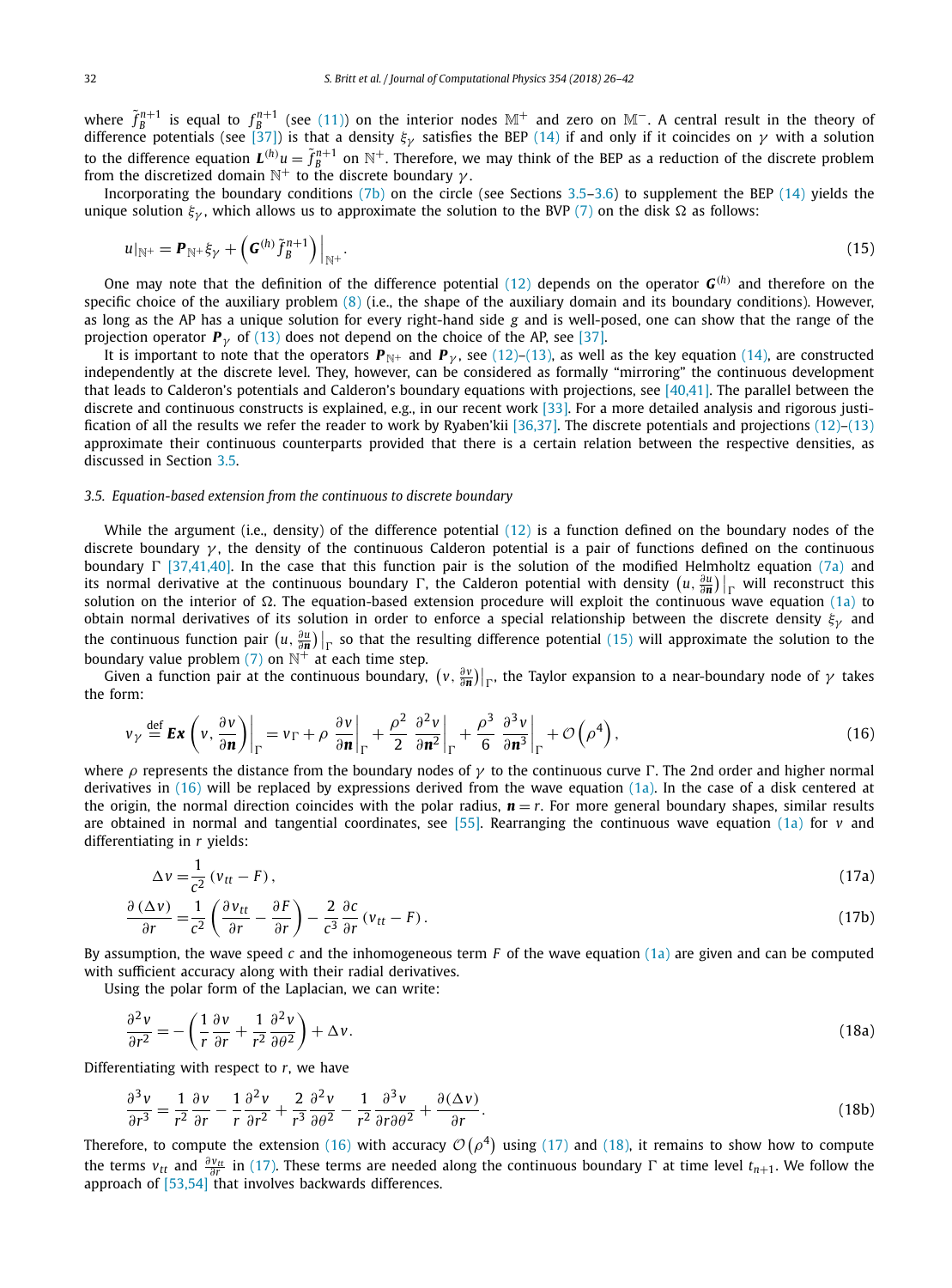<span id="page-7-0"></span>Formulae [\(17\)](#page-6-0) will be evaluated at the time level  $t_{n+1}$  using a relation in the form of a 2nd order backwards difference formula in time for  $v_{tt}$ ,

$$
v_{tt}^{n+1} := \frac{1}{h_t^2} \left( 2v - 5u^n + 4u^{n-1} - u^{n-2} \right),\tag{19}
$$

where *v* is, in general, an input function that is not dependent on time and the backwards time levels of *u* are known terms. In the special case that  $v = u^{n+1}$ , then equation (19) is exactly a second order backwards difference formula for  $u^{n+1}_{tt} = v^{n+1}_{tt}$ . Notice that (19) contains one more backwards time level than the time discretization [\(3\),](#page-2-0) and so at the first time step *u*−<sup>1</sup> is computed by a similar Taylor expansion as for *u*<sup>1</sup> in [\(5\)](#page-3-0) (note that *u*−<sup>1</sup> only needs to be approximated at the continuous boundary  $\Gamma$  for the extension [\(16\)\)](#page-6-0).

We observe that while the core finite difference scheme  $(2)-(3)$  involves three time steps, having the backward difference (19) included into the extension operator makes the overall time marching algorithm a four step scheme. The energy stability proof given in [\[16\]](#page-15-0) applies to the core scheme  $(2)-(3)$  without boundary conditions or with Dirichlet boundary conditions. We have not conducted a theoretical stability analysis in the case with other types of boundary conditions, and it may be a challenging task. However, our numerical simulations presented in Section [4.2](#page-12-0) show no indication of instability that can be attributed to the boundary conditions (in fact, no indication of instability at all as long as the stability constraints discussed in Section [2](#page-2-0) are met). Thus, we conclude that using the four step backward difference (19) as a part of the extension [\(16\)](#page-6-0) does not affect the overall stability justified for the original three step scheme.

Note also that (19) appears in the  $\mathcal{O}(\rho^2)$  term of [\(16\).](#page-6-0) Since the previous time levels are assumed to be known with only  $\mathcal{O}\left(h_t^4\right)$  accuracy, the accuracy of formula (19) becomes  $\mathcal{O}\left(h_t^2\right)$ , bringing the overall accuracy of [\(16\)](#page-6-0) to  $\mathcal{O}\left(\rho^2h_t^2\right)$ . Assuming  $h_t \approx \rho$ , this results in at best  $\mathcal{O}(\rho^4)$  accuracy of the extension [\(16\)](#page-6-0) — this assumption is discussed in more detail in the remarks at the end of this section. A higher order backwards difference formula for  $v_{tt}$  will still contain a multiplication by  $h_t^{-2}$  while using  $\mathcal{O}(h_t^4)$  solutions from prior time levels, and so would result in the same overall accuracy. Thus, the highest order extension that can be expected by this procedure is  $\mathcal{O}(\rho^4)$ .

Therefore, for the special case when  $\frac{\partial v}{\partial r} = \frac{\partial u}{\partial r}$  $n+1$ , the term  $\frac{\partial v_{tt}}{\partial r}$  in [\(17\)](#page-6-0) needs only to be approximated to  $\mathcal{O}(\rho)$  to maintain  $\mathcal{O}\left(\rho^4\right)$  accuracy overall. The central difference in time at the previous time level is sufficient:

$$
\frac{\partial v_{tt}}{\partial r}^{n+1} = \frac{1}{h_t^2} \left( \frac{\partial v}{\partial r} - 2 \frac{\partial u^n}{\partial r} + \frac{\partial u^{n-1}}{\partial r} \right),\tag{20}
$$

where again  $\frac{\partial v}{\partial r}$  can be interpreted as a general input function, while the backwards time levels are known. Assuming that the radial derivative at previous time steps are known with at least  $\mathcal{O}(h_t^3)$  accuracy, the approximation (20) is  $\mathcal{O}(h_t) \approx \mathcal{O}(\rho)$ . Equation (20) requires the radial derivatives along  $\Gamma$  at the first two time steps, which are computed from the initial condition by finite differences in *r* for  $u^0$  and  $u^1$ . If desired, we may increase the accuracy of the approximation to  $\frac{\partial v_{tt}}{\partial r}$  to  $\mathcal{O}(h_t^2)$  by replacing (20) by the same backwards difference formula as for  $u_{tt}^{n+1}$  in (19).

In the course of the MDP implementation, the extension  $(16)$  will need to be applied to an arbitrary pair of functions  $(\xi_0, \xi_1)\big|_{\Gamma}$  that substitute for  $(v, \frac{\partial v}{\partial n})\big|_{\Gamma}$ . In doing so,  $\xi_0$  will also replace v on the right-hand side of (19) and  $\xi_1$  will replace *∂*<sup>*r*</sup></sup> on the right-hand side of (20). Following the approach for inhomogeneous elliptic equations (see, e.g., [\[1,33\]\)](#page-15-0), it will be useful to separate the extension operator into two components:  $E x_H$  and  $E x_I$ . The component  $E x_H$  will rely on the input functions  $(\xi_0, \xi_1)$  while  $Ex_l^{n+1}$  is independent of the inputs but will change in time, so that the extension can be thought of as an affine operator:

$$
Ex(\xi_0, \xi_1) = Ex_H(\xi_0, \xi_1) + Ex_I^{n+1}.
$$
\n(21)

In formula (21), the linear operator  $Ex_H$  consists of those and only those terms that involve  $\xi_0, \xi_1$  (or *v* and  $\frac{\partial v}{\partial n}$ ), and their tangential derivatives, while the function  $\bm{Ex}_I^{n+1}$  contains known quantities such as the source term F of the wave equation [\(1a\)](#page-0-0) or the numerically computed solution at previous time steps that appear in the expressions (19) and (20). Note, that the finite differences for  $u^{n+1}_{tt}$  and  $\frac{\partial u^{n+1}_{tt}}{\partial r}$  involve the current time level  $t_{n+1}$  which is unknown. However, in the equation-based extension the upper time level coincides with the input functions  $v = \xi_0$  and  $\frac{\partial v}{\partial r} = \xi_1$  and are thus a part of  $Ex_H$ .

The motivation for this decomposition is that  $\bm{E}\bm{x}_H$  and  $\bm{E}\bm{x}_I^{n+1}$  are computed separately to avoid redundancy. For elliptic problems, this allows for the efficient solution of multiple BVPs with shared geometry since  $E x_H(\xi_0, \xi_1)$  is computed once, so that only *Ex<sup>I</sup>* needs to be recomputed when solving problems with different boundary conditions or different inhomogeneous terms. This same idea contributes to an efficient time marching in the high-order MDP algorithm for the wave equation, since  $E x$ <sup>H</sup> is completely determined by time-invariant input functions and can thus be accomplished in a pre-processing stage (see Sections [3.6](#page-8-0) and [3.7\)](#page-10-0), while  $Ex_l^{n+1}$  is updated at each time step. In contrast to our work on elliptic equations,  $\bm{E}\bm{x}^{n+1}_{I}$  is not known analytically.

Denote the coefficients of the backwards difference formula (19) by  $d_0^{n-j}$ ,  $j=-1,0,1,2$ , and those of the (20) by  $d_1^{n-j}$ ,  $j = -1, 0, 1$ . Altogether, the extension is given by  $\mathbf{Ex}(\xi_0, \xi_1) = \mathbf{Ex}_H(\xi_0, \xi_1) + \mathbf{Ex}_I^{n+1}$  with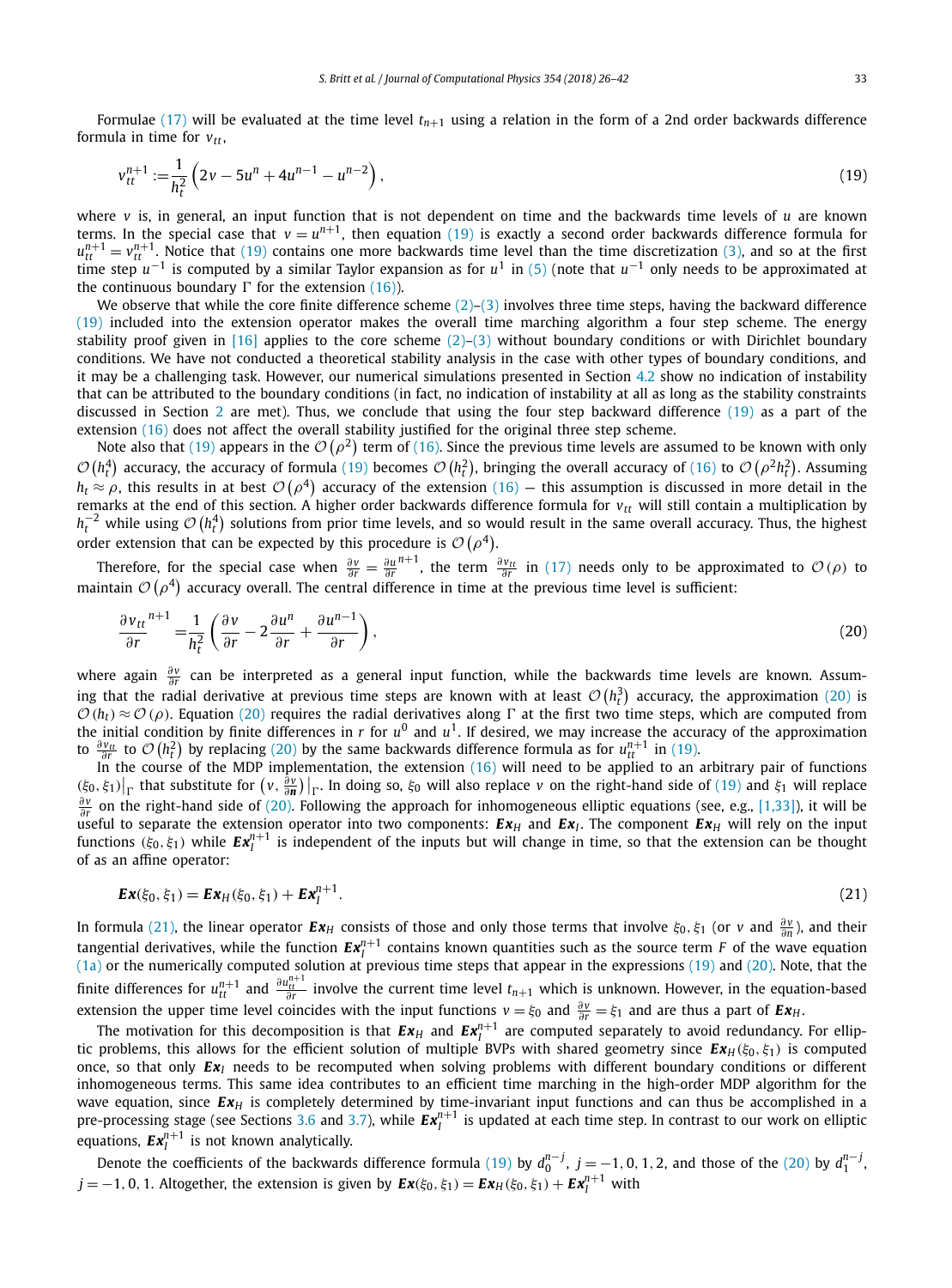<span id="page-8-0"></span>
$$
\mathbf{E} \mathbf{x}_{H} (\xi_{0}, \xi_{1}) = \xi_{0} + \rho \xi_{1} + \frac{\rho^{2}}{2} \left( -\frac{1}{r} \xi_{1} - \frac{1}{r^{2}} \frac{\partial^{2} \xi_{0}}{\partial \theta^{2}} + \frac{d_{0}^{n+1}}{c^{2}} \xi_{0} \right) \n+ \frac{\rho^{3}}{6} \left[ \frac{2}{r^{2}} \xi_{1} + \frac{3}{r^{3}} \frac{\partial^{2} \xi_{0}}{\partial \theta^{2}} - \frac{1}{r^{2}} \frac{\partial^{2} \xi_{1}}{\partial \theta^{2}} \right] \n+ \frac{1}{c^{2}} d_{1}^{n+1} \xi_{1} + \left( -\frac{1}{r c^{2}} - \frac{2}{c^{3}} \frac{\partial c}{\partial r} \right) d_{0}^{n+1} \xi_{0} \right], \n\mathbf{E} \mathbf{x}_{I}^{n+1} = \frac{\rho^{2}}{2c^{2}} \left( \sum_{j=0}^{4} d_{0}^{n-j} u^{n-j} - F^{n+1} \right) + \frac{\rho^{3}}{6} \left[ -\frac{1}{c^{2} r} \left( \sum_{j=0}^{4} d_{0}^{n-j} u^{n-j} - F^{n+1} \right) \right. \n- \frac{2}{c^{3}} \frac{\partial c}{\partial r} \left( d_{1}^{n} \frac{\partial u}{\partial r}^{n} + d_{1}^{n-1} \frac{\partial u}{\partial r}^{n-1} - \frac{\partial F^{n+1}}{\partial r} \right) \right].
$$
\n(22b)

While the coefficients  $d_0^j$  and  $d_1^j$  in formulae [\(22\)](#page-7-0) are specified by [\(19\)](#page-7-0) and [\(20\),](#page-7-0) respectively, they may be replaced by other difference formula if desired. It is assumed that the tangential derivatives of the input functions *ξ*<sup>0</sup> and *ξ*<sup>1</sup> are known. Provided that these input functions do not change with time,  $Ex_H$  in (22a) does not change in time either. In Section 3.6, we specify a time-independent basis for pairs of functions that will be the input functions. Meanwhile,  $Ex_l^{n+1}$  in (22b) changes with each time step and is not dependent on the input functions.

It was shown that  $\mathcal{O}(\rho^4)$  is the highest order of the extension [\(16\)](#page-6-0) that can be achieved by our method for the wave equation [\(1a\)](#page-0-0) using a 4th order FD scheme. This approach is valid for boundary conditions of any type on the circle and makes use of the wave equation  $(1a)$  to derive the equation-based expressions, and the numerical results of Section [4](#page-12-0) verify the overall 4th order accuracy of the algorithm for Dirichlet BCs, while the results for Neumann BCs have a slightly lower convergence rate but are still high-order accurate.

It is also possible to proceed by equation-based substitution of the modified Helmholtz (steady-state) equation [\(7a\).](#page-3-0) In that case, a  $\mathcal{O}(\rho^3)$  extension can be obtained for Dirichlet boundary conditions, but it is unclear how to obtain a higher order extension or how to treat general boundary conditions. Due to these limitations, the derivation of the equation-based extension  $(16)$  using the modified Helmholtz equation  $(7a)$  is omitted.

#### **Remarks on accuracy**

- As a consequence of Reznik's theorem [\[58,59\],](#page-16-0) for a scheme of order  $p = 4$  and a PDE of order  $q = 2$ , an extension operator based on the Taylor formula of order  $p + q = 6$  is sufficient to maintain the overall fourth order accuracy of the MDP algorithm. Our previous work on the Helmholtz equation [\[33,1,35\]](#page-15-0) has shown experimentally that a Taylor expansion of order 4, i.e., only  $\mathcal{O}(\rho^5)$ , is sufficient to maintain the overall 4th order accuracy with a 4th order FD scheme. For the wave equation  $(1a)$ , formulae  $(22)$  specify an equation-based operator of the form  $(16)$  with an accuracy of  $\mathcal{O}(\rho^4)$  $\mathcal{O}(\rho^4)$  $\mathcal{O}(\rho^4)$ . Yet the numerical results in Section 4 show overall 4th order accuracy for the wave equation [\(1a\)](#page-0-0) with Dirichlet boundary conditions and also high-order accuracy for Neumann boundary conditions, even with variable wave speed. Reducing to a  $\mathcal{O}\big(\rho^3\big)$  extension resulted in a diminished convergence rate for the wave equation.
- The calculation of  $Ex_l^{n+1}$  in (22b) uses the numerical solution and its numerical normal derivative on  $\Gamma$  found at previous time steps by the high-order MDP algorithm. In order to simplify the analysis, we assume these quantities are known with  $\mathcal{O}(h_t^4 + h_x^4)$  accuracy. The accuracy of the overall scheme depends on the accuracy of the extension, and likewise the accuracy of the extension depends on the accuracy of the overall scheme at prior times. Provided that the  $\mathcal{O}(\rho^4)$  extension is sufficient to maintain fourth order accuracy in space and time and that the FD scheme for the wave equation is stable, then sufficient accuracy in the initial conditions ensures that the design convergence rate of the scheme is maintained at each step.

#### *3.6. Basis functions on*

Let us now introduce a basis for function pairs on the continuous boundary  $\Gamma$ . The coefficients of the solution to the BVP  $(7)$  and its normal derivative in this basis will be obtained by substituting extension  $(22)$  into the discrete BEP  $(14)$ and incorporating the boundary condition [\(7b\)](#page-3-0) on the circle. This yields a system of linear equations for the unknown coefficients of  $(u, \frac{\partial u}{\partial n})\big|_{\Gamma}$  at each time step.

Since  $\Gamma$  is a closed curve (i.e., the circle), we assume that the boundary data  $(u, \frac{\partial u}{\partial n})|_{\Gamma}$  will be periodic at each time step. We introduce a set of  $2N + 1$  complex Fourier basis functions on  $\Gamma$ :

$$
\left\{ e^{ij\theta}, \theta \in [0, 2\pi), j = -N, ..., N \right\},\tag{23}
$$

and form pairs  $\{(e^{ij\theta}, 0)\}$  and  $\{(0, e^{ij\theta})\}$ , so that altogether there are  $2(2N + 1)$  basis functions for approximating a general function pair  $(\xi_0, \xi_1)$  on  $\Gamma$ . In particular, for each time step we may write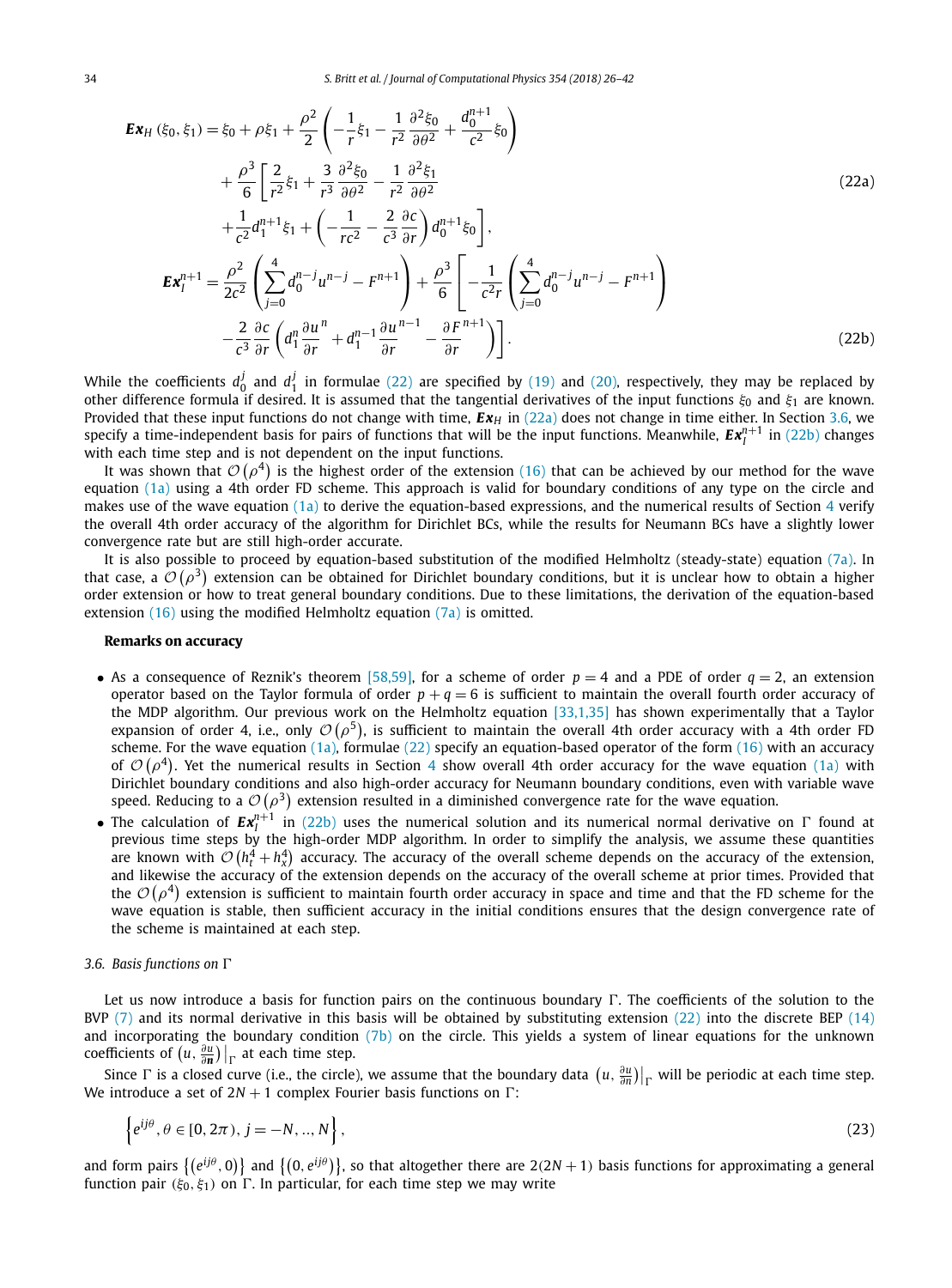<span id="page-9-0"></span>
$$
\left(u, \frac{\partial u}{\partial r}\right)\Big|_{\Gamma} \approx \sum_{j=-N}^{N} \left[c_j^{(0)}\left(e^{ij\theta}, 0\right) + c_j^{(1)}\left(0, e^{ij\theta}\right)\right],\tag{24}
$$

where the time level superscripts are omitted and understood to be at the current time  $t_{n+1}$ . The number of basis functions should be chosen such that the accuracy of  $(24)$  will exceed the accuracy of the overall algorithm. Series expansions using Fourier basis functions converge rapidly for smooth functions, and thus we expect the number of basis functions to be small compared to the number of points in the grid boundary,  $4N + 2 \ll |\gamma|$ .

Observe that the component  $\mathbf{E} \mathbf{x}_H(\xi_0, \xi_1)$  of the extension operator [\(22a\)](#page-8-0) is linear since all of the expressions involved in [\(16\)](#page-6-0) and formulae [\(18\)](#page-6-0) are linear differential operators. Therefore, applying the extension operator *Ex* to the basis expansion (24), we represent an approximation to  $u^{n+1}$  at the grid boundary  $\gamma$  by

$$
u_{\gamma}^{n+1} = \sum_{j=-N}^{N} \left[ c_j^{(0)} \mathbf{E} \mathbf{x}_H \left( e^{ij\theta}, 0 \right) + c_j^{(1)} \mathbf{E} \mathbf{x}_H \left( 0, e^{ij\theta} \right) \right] + \mathbf{E} \mathbf{x}_I^{n+1}.
$$
 (25)

Let  $I_y$  denote the identity operator on  $\gamma$ . We obtain a system of linear equations for the coefficients of the boundary data by substituting  $(25)$  into the BEP  $(14)$ ,

$$
\boldsymbol{P}_{\gamma}u_{\gamma}+\left(\boldsymbol{G}^{(h)}\tilde{f}_{B}^{n+1}\right)\Big|_{\gamma}=u_{\gamma}^{n+1},
$$

or, equivalently,

$$
(\mathbf{P}_{\gamma} - \mathbf{I}_{\gamma})u_{\gamma}^{n+1} = -\left(\mathbf{G}^{(h)}\tilde{f}_{B}^{n+1}\right)\Big|_{\gamma}.
$$
\n(26)

Let  $\mathbf{Q}_H(\xi_0,\xi_1) = (\mathbf{P}_\gamma - \mathbf{I}_\gamma) \mathbf{E} \mathbf{x}_H(\xi_0,\xi_1)$  and  $\mathbf{Q}_I^{n+1} = (\mathbf{P}_\gamma - \mathbf{I}_\gamma) \mathbf{E} \mathbf{x}_I^{n+1}$ . Then, substituting the right-hand side of (25) into (26) and rearranging, we have

$$
\sum_{j=-N}^{N} \left[ c_j^{(0)} \mathbf{Q}_H \left( e^{ij\theta}, 0 \right) + c_j^{(1)} \mathbf{Q}_H \left( 0, e^{ij\theta} \right) \right] = - \left( \mathbf{G}^{(h)} \tilde{f}_B^{n+1} \right) \Big|_{\gamma} - \mathbf{Q}_I^{n+1}.
$$
\n(27)

Let  $\bm{Q}=[\bm{Q}_0,\bm{Q}_1]$  be the  $|\gamma|\times 2(2N+1)$  matrix whose first  $2N+1$  columns  $\bm{Q}_0$  are given by  $\bm{Q}_H\left(e^{i j \theta},0\right),~-N\leq j\leq N,$ and last 2N + 1 columns  $\mathbf{Q}_1$  by  $\mathbf{Q}_H\left(0,e^{ij\theta}\right),~ -N\leq j\leq N,$  and let  $\pmb{c}=\left[c^{(0)}_{-N},\ldots,c^{(0)}_N,c^{(1)}_{-N},\ldots,c^{(1)}_N\right]^T.$  Then we may write the linear system (27) with  $|\gamma|$  equations and  $4N + 2$  unknowns as

$$
\mathbf{Q}\,\mathbf{c} = -\left(\mathbf{G}^{(h)}\tilde{f}_B^{n+1}\right)\Big|_{\gamma} - \mathbf{Q}_I^{n+1}.\tag{28}
$$

Since *N* will be relatively small for smooth functions, we will typically have  $4N + 2 < |\gamma|$  or even  $4N + 2 \ll |\gamma|$  so that system  $(28)$  is overdetermined. Because the BEP  $(14)$  does not incorporate the boundary conditions on the disk, the system (28) requires additional information in order to specify a unique solution before it can be solved. For example, in the case that  $(1d)$  is a Dirichlet condition, at time  $t_{n+1}$  we compute the Fourier expansion of the Dirichlet data

$$
u^{n+1}|_{\Gamma} = \phi_0^{n+1}(\theta) = \sum_{j=-N}^{N} c_j^{(0)} e^{ij\theta},\tag{29}
$$

so that  $c^{(0)}$  is known. Substituting into (28) yields

$$
\mathbf{Q}_1 \mathbf{c}^{(1)} = -\left(\mathbf{G}^{(h)} \tilde{f}_B^{n+1}\right)\Big|_{\gamma} - \mathbf{Q}_I^{n+1} - \mathbf{Q}_0 \mathbf{c}^{(0)}.
$$
\n(30a)

The same argument follows for a Neumann boundary condition and gives

$$
\mathbf{Q}_0 \mathbf{c}^{(0)} = -\left(\mathbf{G}^{(h)} \tilde{f}_B^{n+1}\right)\Big|_{\gamma} - \mathbf{Q}_I^{n+1} - \mathbf{Q}_1 \mathbf{c}^{(1)}.
$$
\n(30b)

It is shown in [\[1\]](#page-15-0) how to impose the proper constraints for general Robin boundary conditions, but only Dirichlet and Neumann BCs are considered in the present work. Linear systems (30) are typically overdetermined, because the dimension of the basis [\(23\)](#page-8-0) is smaller than the number of nodes in the grid boundary *γ* . Therefore, they need to be solved in the weak sense, i.e., by minimizing the appropriately chosen norm of the residual, see [\[36–39\].](#page-15-0) Choosing the norm to be minimized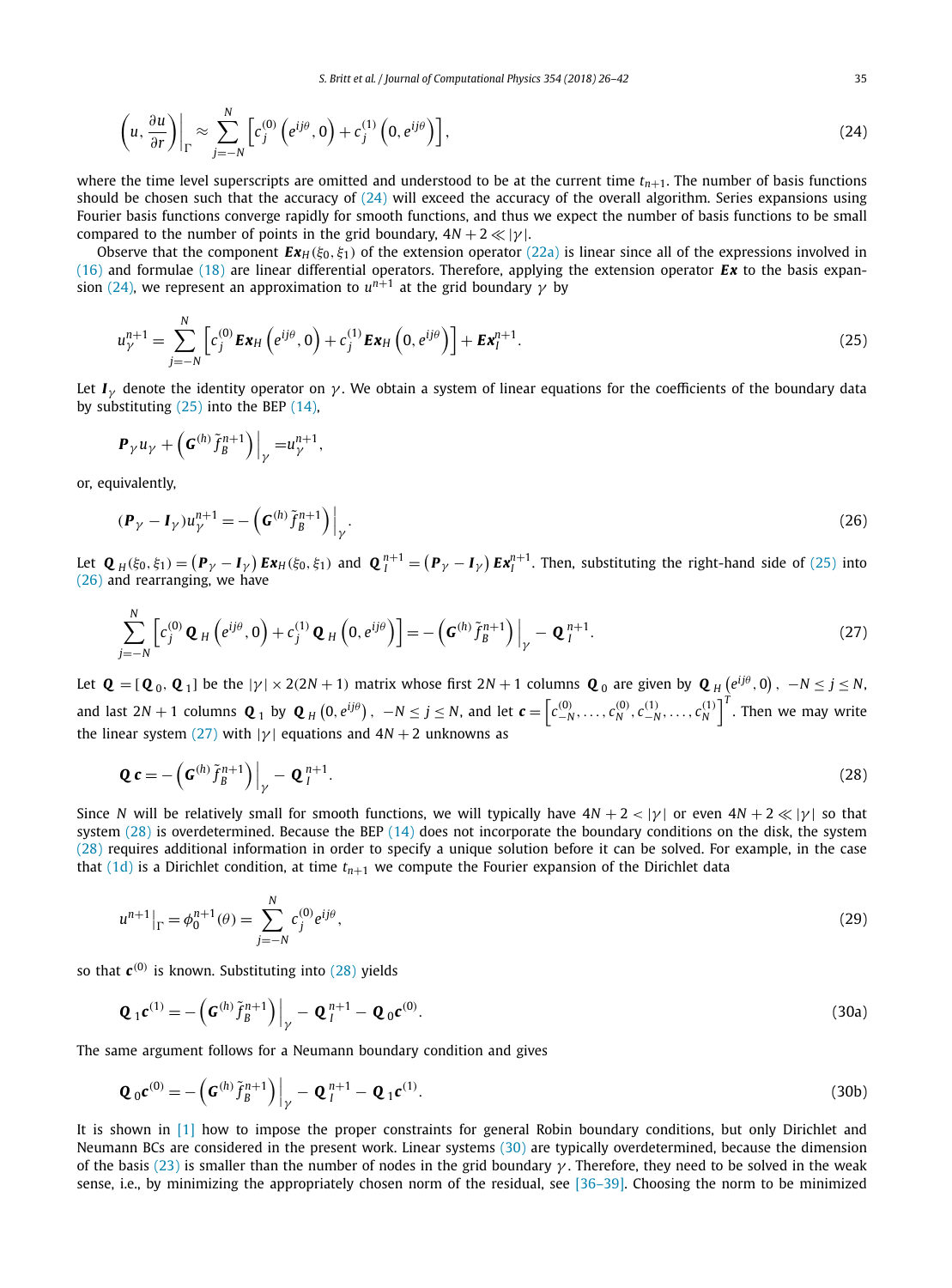<span id="page-10-0"></span>as the Euclidean norm leads to the solution in the sense of least squares.<sup>2</sup> Solving either [\(30a\)](#page-9-0) or [\(30b\)](#page-9-0) by least squares at each time step yields the Fourier coefficients of  $\left(u^{n+1}, \frac{\partial u}{\partial n}\right)$  $\binom{n+1}{\Gamma}$ , from which we compute  $u_{\gamma}^{n+1}$  by [\(25\).](#page-9-0) We then obtain the numerical solution on  $\mathbb{N}^+$  by constructing the difference potential with density  $u_{\gamma}^{n+1}$ , see [\(15\).](#page-6-0)

### *3.7. Overview of the high-order MDP algorithm for the wave equation and its cost analysis*

In the algorithm below, components  $(a)$ – $(c)$  represent the pre-processing steps. Not only are these steps computed just once for a given problem, but they may, in fact, be reused. In other words, they can be computed only once for a range of related problems with a shared geometry. For example, if we wish to solve several problems on the same domain  $\Omega$ but with different boundary conditions (as done in Section [4\)](#page-12-0) or different source terms, then steps (a)–(b) are performed only once provided that the same set of basis functions is suitable. In particular, the algorithm requires only very simple (and negligible from the standpoint of cost) changes for treating Dirichlet or Neumann boundary conditions. This has also been extended to Robin boundary conditions and in fact, the algorithm will remain valid for any smooth, periodic boundary conditions without additional analysis, just by adding the boundary conditions to the BEP system solved by least squares. An even broader class of boundary conditions has been analyzed in [\[1\].](#page-15-0)

The component (c) below is unique to each problem but is computationally trivial, while step (d) and its subparts represent the time marching algorithm that is required for each problem. We emphasize that while in this paper we have chosen  $\Omega$  to be a circle, this choice was made only for simplicity, because our primary focus is on time-dependent computations rather than the geometry. The MDP can, in fact, easily handle boundaries of irregular shape, as demonstrated, e.g., in our recent time-harmonic paper [\[55\].](#page-16-0)

- (a) We choose the number *N* so that a Fourier expansion w.r.t.  $2N + 1$  basis functions on the circle  $\Gamma$  [\(23\)](#page-8-0) sufficiently accurately approximates the given Dirichlet or Neumann boundary condition  $(1d)$ . Then, there are  $4N + 2$  basis functions total, with  $2N + 1$  of the form  $(e^{ij\theta}, 0)$  and  $2N + 1$  of the form  $(0, e^{ij\theta})$ , with  $-N \le j \le N$ . The homogeneous extension *Ex<sub>H</sub>* of [\(22a\)](#page-8-0) is applied to each of the  $4N + 2$  basis functions, resulting in  $4N + 2$  extended basis vectors with values on the grid boundary *γ* .
- (b) The extended basis vectors are substituted into the boundary equation with projection [\(14\),](#page-5-0) which requires the evaluation of the difference potential with density given by each extended basis vector. Altogether, this step involves  $4N + 2$ numerical solutions of the auxiliary problem [\(8\)](#page-3-0) by finite differences on the square with different right-hand sides *g*. The latter are specified by the expression in square brackets on the right-hand side of  $(12)$  with each extended basis vector as a density.
- (c) The first time step  $u^1$  is computed by the initial conditions  $(1b)$ – $(1c)$  via the Taylor expansion [\(5\).](#page-3-0) Using a Taylor expansion of  $u^0$  and  $u^1$  from  $\Gamma$  to the grid nodes  $\mathbb{N}^+ \setminus \mathbb{M}^+$ , we compute  $f_B^0$  and  $f_B^1$  on  $\mathbb{M}^+$  by applying the compact FD operator [\(9\)](#page-4-0) to the values of *u*<sup>0</sup> and *u*<sup>1</sup> on  $\mathbb{N}^+$  (see Section [3.3\)](#page-4-0). On  $\Gamma$ , we also compute *u*<sup>-1</sup> and  $\frac{\partial u^0}{\partial r}$ ,  $\frac{\partial u^1}{\partial r}$  from the initial conditions.
- 
- (d) At time step  $t_{n+1}$ ,<br>
(i) Compute  $\bm{E} \bm{x}_l^{n+1}$  by [\(22b\)](#page-8-0) and compute  $\bm{Q}_l^{n+1} = (\bm{P}_\gamma \bm{I}_\gamma) \bm{E} \bm{x}_l^{n+1}$ . Applying the difference projection  $\bm{P}_\gamma$  requires computing a difference potential of density  $Ex_l^{n+1}$ , which involves the solution of the AP [\(8\)](#page-3-0) on the square  $\Omega_0$  by FD with the right-hand side *g* given by the expression in square brackets in [\(12\)](#page-5-0) with density  $Ex_l^{n+1}$ .
	- (ii) Compute  $\tilde{f}_B^{n+1}$ . This requires two matrix-vector multiplications and storing two vectors, see Section [3.3.](#page-4-0)
	- (iii) Compute  $\left(G^{(h)}\tilde{f}_B^{n+1}\right)\Big|_{\gamma}$  on the right-hand side of the linear system [\(28\).](#page-9-0) This requires one solution of the AP by FD with  $g = \tilde{f}_B^{n+1}$ .
	- (iv) Compute the Fourier coefficients of the given boundary data from [\(7b\).](#page-3-0)
	- (v) Solve the least squares system  $(30a)$  for a Dirichlet BC ( $c^{(0)}$  is given and fixed):

$$
\mathbf{c}^{(1)} = \arg\min_{\tilde{\mathbf{c}}^{(1)}} \left\| \mathbf{Q}_1 \tilde{\mathbf{c}}^{(1)} + \left( \mathbf{G}^{(h)} \tilde{f}_B^{n+1} \right) \Big|_{\gamma} + \mathbf{Q}_I^{n+1} + \mathbf{Q}_0 \mathbf{c}^{(0)} \right\|_2,
$$

or [\(30b\)](#page-9-0) for a Neumann BC ( $c^{(1)}$  is given and fixed):

$$
\boldsymbol{c}^{(0)} = \arg\min_{\tilde{\boldsymbol{c}}^{(0)}} \left\| \boldsymbol{Q}_0 \tilde{\boldsymbol{c}}^{(0)} + \left( \boldsymbol{G}^{(h)} \tilde{f}_B^{n+1} \right) \Big|_{\gamma} + \boldsymbol{Q}_I^{n+1} + \boldsymbol{Q}_1 \boldsymbol{c}^{(1)} \right\|_2.
$$

This yields the approximate Fourier coefficients  $\bm{c}$  for the full boundary data  $\left(u^{n+1}, \frac{\partial u}{\partial r}\right)$  $\binom{n+1}{r}$ . Numerically, the least squares minimization is implemented by QR decomposition.

<sup>&</sup>lt;sup>2</sup> As long as the original elliptic BVP [\(7\)](#page-3-0) has a unique solution, the weak solution of the corresponding system [\(30a\)](#page-9-0) or [\(30b\)](#page-9-0) is expected to be "almost" classical in the sense that the minimum norm of the residual will be achieved at zero, or, more precisely, it will be a quantity of order  $O(h^p)$ , where  $p = 4$ is the order of accuracy of the finite difference scheme.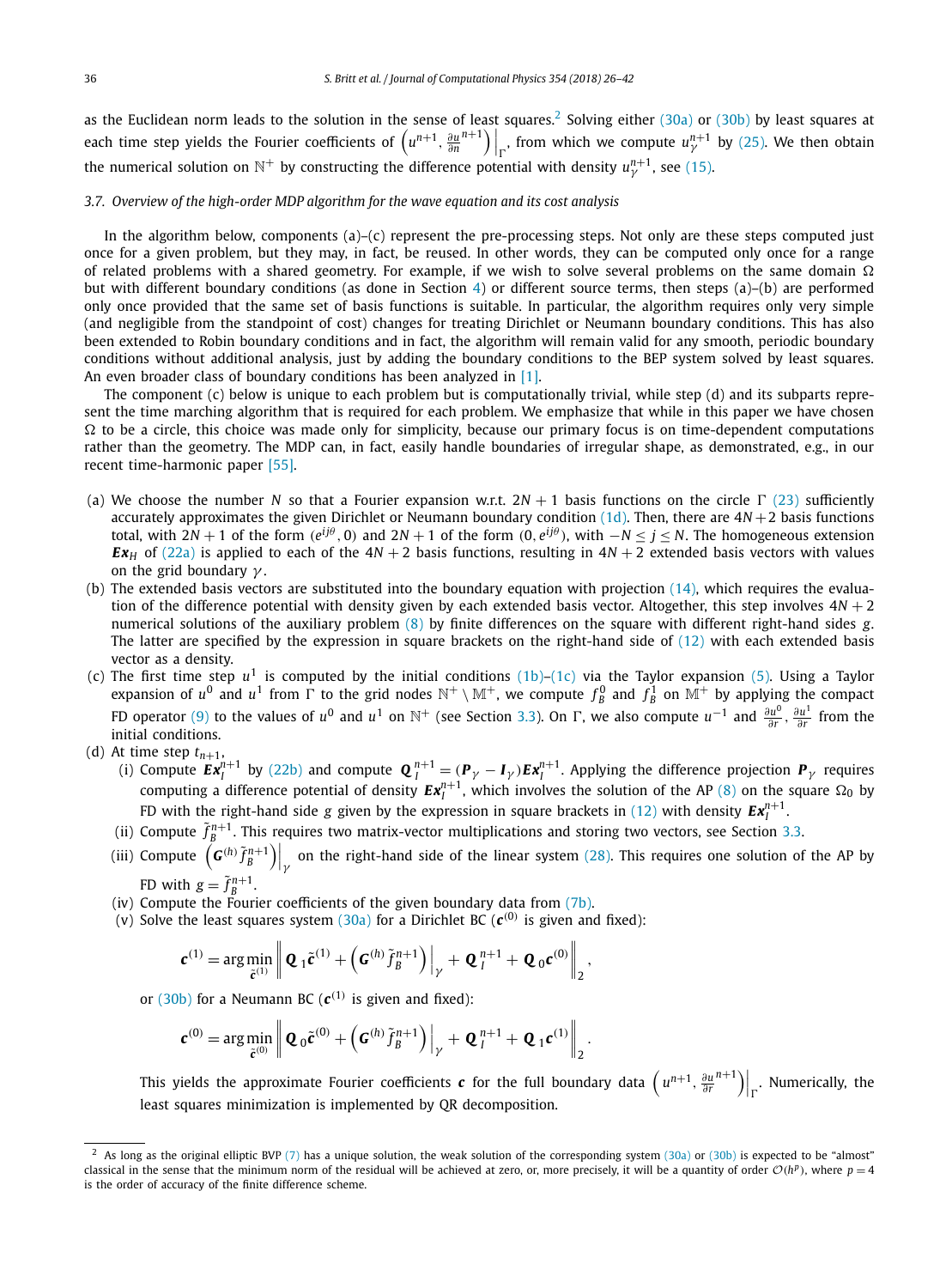(vi) Compute  $u_\gamma^{n+1}$  by the basis expansion [\(25\).](#page-9-0) Then, the numerical solution  $u^{n+1}$  on  $\mathbb{N}^+$  is given by [\(15\),](#page-6-0) which is found by computing the difference potential with density  $u_\gamma^{n+1}$  and adding the inhomogeneous term. This requires one more solution of the AP by finite differences with right-hand side *g* given by the expression in square brackets in [\(12\)](#page-5-0) with density  $u_{\nu}^{n+1}$ .

We emphasize that while the treatment of the boundary conditions in our algorithm consists of a number of stages, the overall procedure remains perfectly linear and eventually reduces to solving an overdetermined system of linear algebraic equations in the sense of the least squares.

The largest computational costs of the algorithm are the steps that require solving the AP  $(8)$  by FD with a new righthand side. Therefore, the most expensive single step of the above algorithm is step (b), which requires  $4N + 2$  solutions of the AP as a pre-processing stage. The time marching of (d) requires altogether 3 solutions of the AP by FD with new right-hand sides per time step, and this number can be reduced to 2 as explained at the end of this section.

We emphasize that the pre-processing can be reused for any problem for which the same basis functions can be employed, so that only the cost of time marching is required for solving additional problems within a suitable class. In particular, this applies to problems with different boundary or initial conditions on the same geometry. If a direct linear solver is used for the AP [\(8\),](#page-3-0) which is the case for the current 2D implementation, then the LU factorization needs to be performed only once at the pre-processing stage. Each subsequent solution of the AP, including those 2 solutions per time step that are needed for time marching, involves only the new right-hand side. Hence, it requires only backward substitution and incurs only a quadratic computational cost with respect to the grid dimension. Moreover, in the case of a constant propagation speed, which is not the most general one but nonetheless important, the AP on the Cartesian grid that is not tied to the geometry of  $\Omega$  can be solved by FFT. As the complexity of the latter is essentially linear (neglecting the log factor), the overall cost of time marching is equivalent to that of an explicit scheme. At the same time, the compact stencil of the scheme  $(2)-(3)$  avoids having to set the additional non-physical initial/boundary conditions that are always required for explicit/non-compact high-order accurate finite difference schemes. In 3D, the LU decomposition is likely to become prohibitively expensive. However, multigrid iterations that are also characterized by linear complexity have shown superior efficiency for the modified Helmholtz equation, as did conjugate gradient iterations, see our recent work [\[16\].](#page-15-0)

Additionally, we observed that the final difference potential computation in step (vi) of the foregoing algorithm can be accomplished without solving a new AP, but at the expense of additional memory, bringing the total computational effort of each time step to only 2 FD solves rather than 3. After solving for the coefficients of  $u^{n+1}_y$  in step (v), the difference potential with density  $u^{n+1}$  can be written in either of the following ways by linear superposition:

$$
u^{n+1}|_{\mathbb{N}^+} = \mathbf{P}_{\mathbb{N}^+} u^{n+1}_{\gamma} + \left( \mathbf{G}^{(h)} \tilde{f}^{n+1}_{B} \right) \Big|_{\mathbb{N}^+} = \sum_{j=-N}^{N} \left[ c_j^{(0)} \mathbf{P}_{\mathbb{N}^+} \mathbf{E} \mathbf{x}_H \left( e^{ij\theta}, 0 \right) + c_j^{(1)} \mathbf{P}_{\mathbb{N}^+} \mathbf{E} \mathbf{x}_H \left( 0, e^{ij\theta} \right) \right] + \mathbf{P}_{\mathbb{N}^+} \mathbf{E} \mathbf{x}_I^{n+1} + \left( \mathbf{G}^{(h)} \tilde{f}_B^{n+1} \right) \Big|_{\mathbb{N}^+} .
$$
 (31)

A difference potential for each extended basis function is computed in the pre-processing step (b) and also for  $Ex^{n+1}_I$  at step (i), but only their projections on *γ* are stored. If instead we store the full difference potential for each basis function and for  $Ex_l^{n+1}$ , each of which is a vector of size |N| rather than  $|\gamma|$ , then (31) can be computed by simply summing the difference potentials with the coefficients *c*. Therefore, for the cost of storing  $4N + 3$  vectors of size  $|\mathbb{N}|$ , we can avoid the computational cost of solving a FD problem on the auxiliary domain N. To our knowledge, this observation has not been made in any previous publications and represents a substantial gain in computational efficiency. The numerical tests of Section [4](#page-12-0) use the algorithm as presented above and so do not reflect these savings in computation time, but we have tested and verified the accuracy of this alternative approach.

An alternative to the method proposed in the current paper, for the type of problems we are targeting, is to solve the problem by high-order finite elements in space combined with a high-order explicit time-marching scheme such as the Runge–Kutta method. High-order finite elements will require grid generation, which is a separate non-trivial task for domains of general shape. Moreover, a fourth order accurate Runge–Kutta method takes four evaluations of the spatial operator per time step; each will entail linear complexity with respect to the dimension of the spatial discretization. Our full-fledged fourth order accurate method (with the boundary conditions taken into account), while implicit in time, needs only two linear or log-linear solves per time step. Given that high-order finite elements typically require many additional degrees of freedom per grid node, and our scheme maintains a single degree of freedom per node, one may expect a better overall performance from the currently proposed method.

Yet another approach is to map the general domain into a square and then use a high-order scheme coupled with a high-order one-sided approximation near the boundary. This can be constructed in a stable manner using summation by parts operators and imposing the boundary conditions weakly via simultaneous approximation terms (SATs), see e.g., [\[60\].](#page-16-0) Both these approaches suffer the disadvantage of the need to construct a grid that matches the general domain or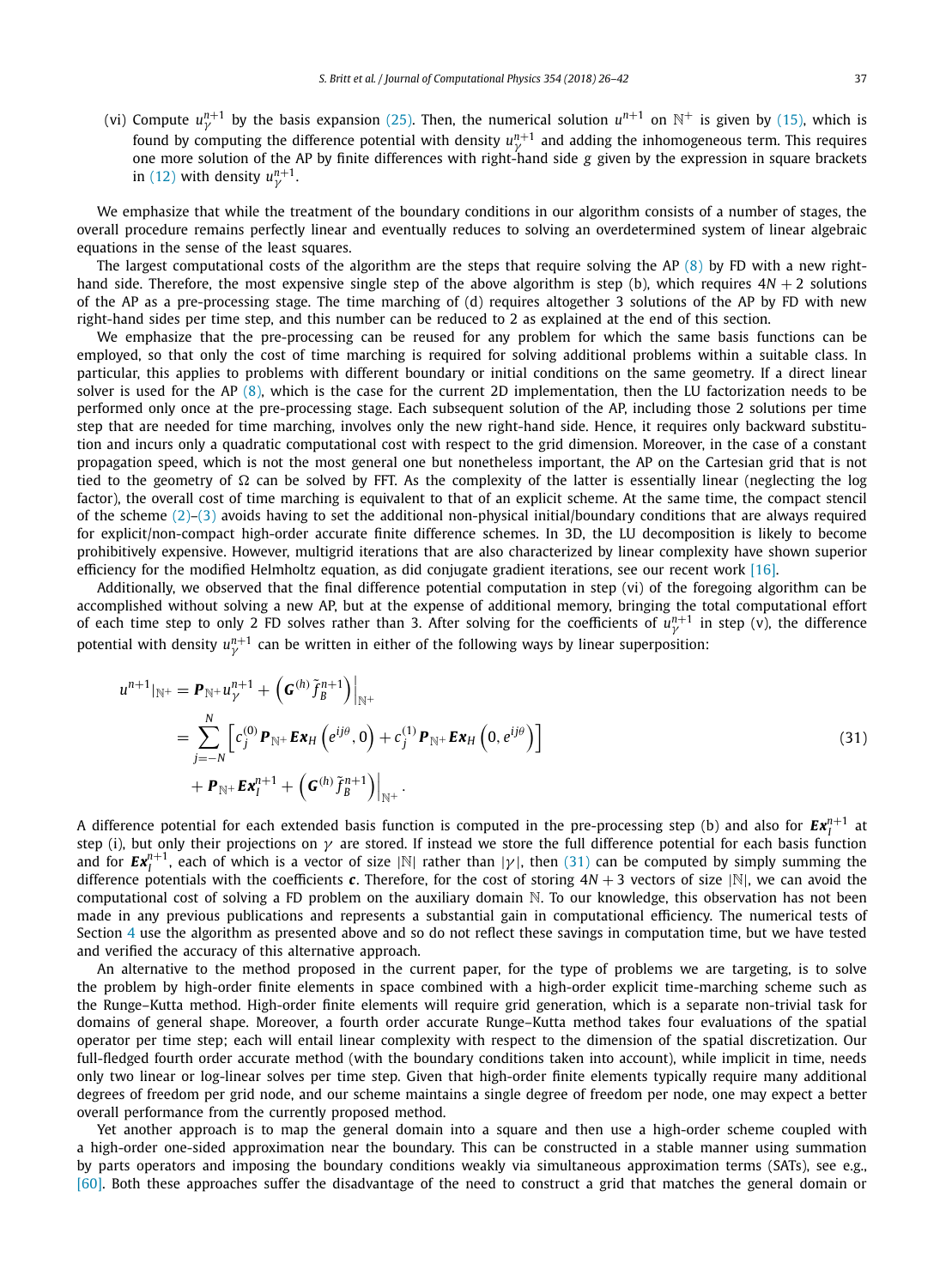<span id="page-12-0"></span>equivalently a mapping of the domain to a rectangle. In contrast, the methodology described in the current paper uses only Cartesian or polar grids.

#### **4. Numerical tests**

#### *4.1. Computational parameters*

All of the tests were carried out on a disk of radius 1 centered at the origin,  $\Omega = \{(x, y) : x^2 + y^2 \le 1\}$ , embedded in a square auxiliary domain of side length  $s = 2.2$ ,  $\Omega_0 = \{(x, y) : -1.1 \le x, y \le 1.1\}$ . We consider a test solution on the disk  $\Omega$ of the form

$$
u = \cos(Ax)\cos(By)\cos(\omega t),\tag{32}
$$

and the source term  $F$  is found by substituting the test solution  $(32)$  into the wave equation  $(1a)$  as follows:

$$
F = u_{tt} - c^2 \Delta u = \left[ c^2 (A^2 + B^2) - \omega^2 \right] u.
$$
\n(33)

In each numerical example, Dirichlet or Neumann conditions on the circle  $x^2 + y^2 = 1$  are specified by the test solution (32).

The initial time steps  $u^1$  and  $u^{-1}$  are computed from the given initial conditions [\(1b\)](#page-0-0) by [\(5\),](#page-3-0) and for the test solution (32) this reduces to

$$
u^{1} = u^{-1} \approx u^{0} - \frac{\omega^{2}}{2}h_{t}^{2} + \frac{\omega^{4}}{24}h_{t}^{4}.
$$

All of the following results use the implicit time discretization [\(3\)](#page-2-0) with  $\theta = \frac{1}{12}$ , so that the time discretization is 4th order and the scheme is conditionally stable. The finite difference scheme [\(9\)](#page-4-0) is used for s in the MDP algorithm, so that the stability condition is given by  $\lambda^2 = \frac{c^2 h_t^2}{h_x^2} \leq \frac{3}{8}$ . Thus for a grid of step size  $h_x$  and maximum wave speed  $c_{\text{max}}$  on  $\Omega_0$ , we take the largest time step such that  $h_t \leq \frac{3}{8c_{\text{max}}}h_x$ . We take a final computation time of  $t_F=1$ for all tests. The error in Section  $4.2$  is quantified using the maximum norm.

For each test case, the wave speed  $c(x, y)$  is given analytically as a  $C^{\infty}$  function on  $\Omega$  which is also defined on all of  $\Omega_0$ . We note that this may cause  $c_{\text{max}}$  on  $\Omega_0$  to be larger than the maximum value of c on the physical domain  $\Omega$ , and thus a smaller CFL number may be needed. In practice, one may eliminate this inefficiency by using a continuously differentiable polynomial extension of *c* from  $\Omega$  to  $\Omega_0$  which does not continue to grow on  $\Omega_0$  outside of a small neighborhood of  $\Omega$ .

The Fourier basis functions were used for the series expansion of the boundary data with  $N = 20$  on all grids. With 41 basis functions each for the Dirichlet and Neumann data on  $\Gamma$ , there are altogether 82 basis functions involved, so that the pre-processing step (b) requires 82 solutions of the AP by FD. This is sufficient to exceed the overall accuracy of the algorithm even on the finest grid, and therefore we conclude that for coarser grids the same accuracy can be achieved with fewer basis functions.

A direct LU solver is used for the solution of the AP by FD using MATLAB's built-in lu command, with the initial factorization being done once in the pre-processing stage of the algorithm so that subsequent backsolves of the AP for time-marching are calculated efficiently (see Section [3.7\)](#page-10-0). All computations were performed on a Mac Pro with 64 GB of RAM and a 12-core Intel Xeon Processor E5-v2 at 2.7 GHz.

#### *4.2. Numerical results*

The pre-processing steps (a)–(b) of the MDP algorithm (see Section [3.7\)](#page-10-0) are performed only once for each new test case even though two different boundary conditions are solved for. Even though all test cases use the same geometry, their wave speeds are different and thus pre-processing is necessary. Since we use a direct LU solver, the pre-processing includes the LU factorization of the FD matrix. [Table 1](#page-13-0) displays the pre-processing time on each grid corresponding to the first test case below; however, it is representative of the cost for subsequent test cases as well since the amount of work done is affected only by the grid size and number of basis functions, which are the same across all test cases. The times listed in subsequent tables correspond only to treating the initial conditions in (c) and the time-marching steps (d).

In the numerical examples of [Tables 2–4,](#page-13-0) the values  $A = 2$  and  $B = 5$  were used in all tests. In Tables 2–4, the errors and convergence rates for Dirichlet and Neumann BCs are provided along with the CPU time that is unique to each boundary condition and is added on top of the pre-processing times of [Table 1](#page-13-0) (recall, the pre-processing is done only once for each test case). Because there is virtually no change in the MDP algorithm between the Dirichlet and Neumann BCs, the same amount of computational work is done for each. Therefore only the time required for the Neumann problems are displayed in each of [Tables 2–4](#page-13-0) as a representative case. These running times are dominated by 3 solutions of the AP by FD per time marching step; however, as discussed in the final comment of Section [3.7,](#page-10-0) this may be reduced to only 2 solutions of the AP by FD at the expense of storing  $2(2N_0 + 1) + 1$  vectors on the full computational grid N.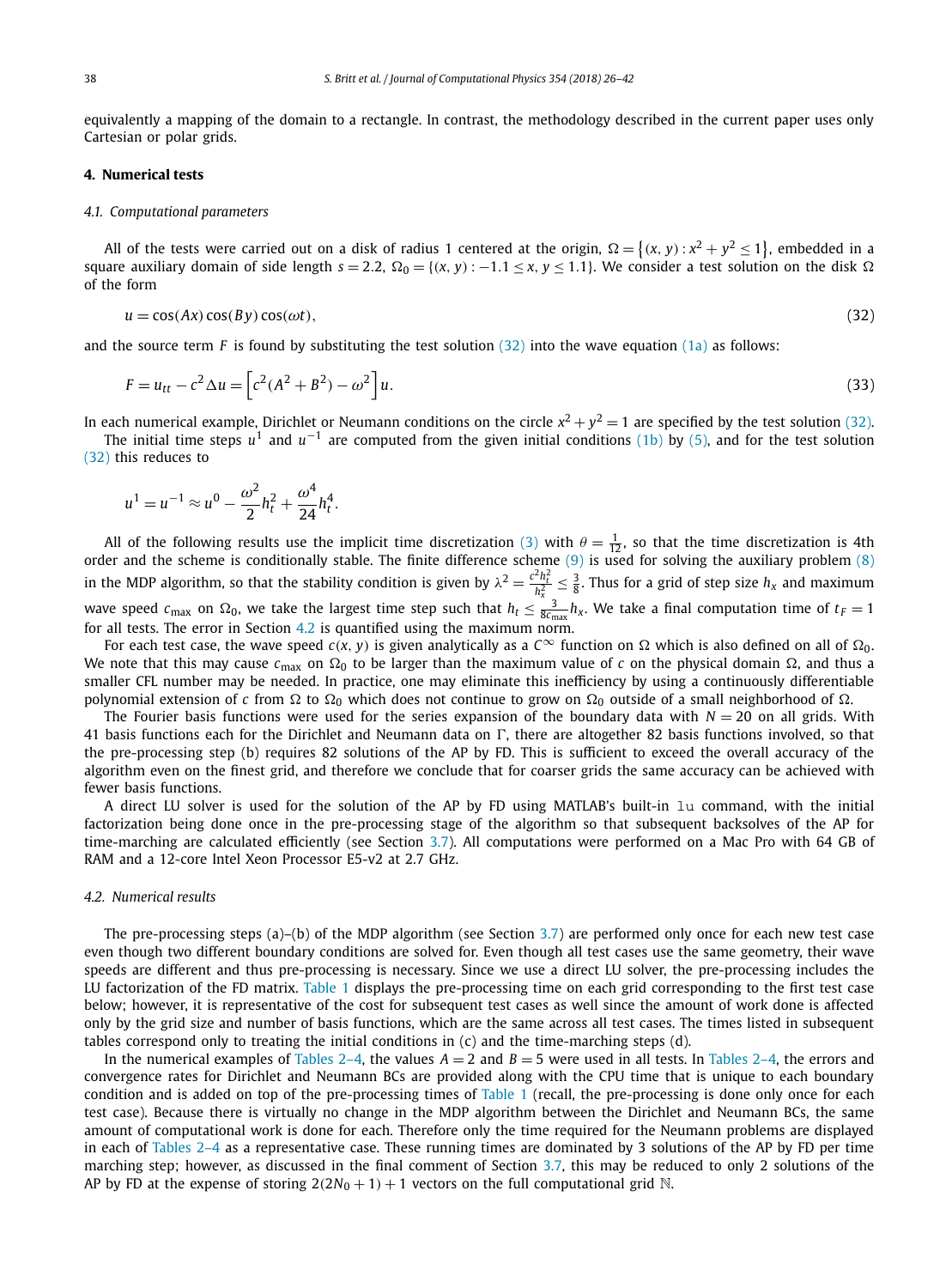#### <span id="page-13-0"></span>**Table 1**

The time required for pre-processing steps (a)–(b) of the MDP algorithm (see Section [3.7\)](#page-10-0), which includes the *LU* factorization of the FD matrix and constructing the difference potential (i.e., solving an AP) for each of the 82 basis functions. The pre-processing is performed only once for each of the ensuing computational examples even though two problems with different BCs are solved. Additional problems with different BCs or different inhomogeneous source terms can make use of the same pre-processing.

| Grid                             | Setup time (s) |
|----------------------------------|----------------|
| 32                               | 0.55           |
| 64                               | 1.07           |
| $\frac{128}{256}$<br>512<br>1024 | 2.47           |
|                                  | 6.30           |
|                                  | 26.6           |
|                                  | 117            |

#### **Table 2**

Homogeneous test solution  $u = \cos 2x \cos 5y \cos \sqrt{29}t$  with constant wave speed  $c = 1$  and the CFL restriction  $h_t = 0.6h_y$ .

| Grid | Dirichlet BC          |            | Neumann BC            |            | # Time steps | Time $(s)$ |
|------|-----------------------|------------|-----------------------|------------|--------------|------------|
|      | Error                 | Conv. rate | Error                 | Conv. rate |              |            |
| 32   | $1.59 \times 10^{-3}$ |            | $1.23 \times 10^{-3}$ |            | 24           | 0.088      |
| 64   | $8.61 \times 10^{-5}$ | 4.21       | $3.24 \times 10^{-4}$ | 1.92       | 48           | 0.37       |
| 128  | $5.74 \times 10^{-6}$ | 3.91       | $2.74 \times 10^{-5}$ | 3.56       | 96           | 2.38       |
| 256  | $3.37 \times 10^{-7}$ | 4.09       | $2.79 \times 10^{-6}$ | 3.30       | 191          | 20.8       |
| 512  | $2.17 \times 10^{-8}$ | 3.96       | $5.53 \times 10^{-7}$ | 2.33       | 382          | 210        |
| 1024 | $1.37 \times 10^{-9}$ | 3.99       | $6.69 \times 10^{-8}$ | 3.05       | 764          | 2220       |

#### **Table 3**

Inhomogeneous test solution  $u = \cos 2x \cos 5y \cos 6.46t$  with wave speed  $c = \frac{x^2 + y^2}{4} + 1$  and CFL condition  $h_t = 0.38 h_x$ .

| Grid | Dirichlet BC          |            | Neumann BC            |            | # Time steps | Time $(s)$ |
|------|-----------------------|------------|-----------------------|------------|--------------|------------|
|      | Error                 | Conv. rate | Error                 | Conv. rate |              |            |
| 32   | $1.17 \times 10^{-3}$ |            | $8.47 \times 10^{-4}$ |            | 39           | 0.14       |
| 64   | $6.83 \times 10^{-5}$ | 4.10       | $1.86 \times 10^{-4}$ | 2.19       | 77           | 0.58       |
| 128  | $4.18 \times 10^{-6}$ | 4.03       | $1.60 \times 10^{-5}$ | 3.54       | 153          | 3.74       |
| 256  | $2.60 \times 10^{-7}$ | 4.01       | $1.62 \times 10^{-6}$ | 3.30       | 305          | 33.2       |
| 512  | $1.65 \times 10^{-8}$ | 3.98       | $3.09 \times 10^{-7}$ | 2.40       | 612          | 330        |
| 1024 | $1.07 \times 10^{-9}$ | 3.95       | $3.73 \times 10^{-8}$ | 3.04       | 1224         | 3508       |

One may see that for coarse grids the pre-processing times of Table 1 are smaller than the time-marching steps of the algorithm. This is due to the arbitrary choice of the final time  $t_F = 1$  and the fact that the number of time steps needed is inversely proportional to the grid step size *hx*.

ersely proportional to the grid step size  $h_x$ .<br>For the first example, we choose a constant wave speed  $c=1$  with the parameter  $\omega=c\sqrt{A^2+B^2}=\sqrt{29}\approx 5.39$ , so that the wave equation [\(1a\)](#page-0-0) is homogeneous,  $F = 0$ . The stability condition then becomes  $h_t^2 \leq \frac{3}{8} h_x^2$ , and we note that  $\sqrt{\frac{3}{8}}\approx 0.612$ . The results for Dirichlet and Neumann boundary conditions with a constant wave speed with a final time of *t <sup>F</sup>* = 1 are recorded in Table 2 along with the CPU time that is unique to each problem.

Next, we consider the variable wave speed  $c^2(x, y) = \frac{x^2 + y^2}{4} + 1$ . We take  $\omega = 1.2\sqrt{29} \approx 6.46$  in the test solution [\(32\),](#page-12-0) so that the inhomogeneous term [\(33\)](#page-12-0) of the wave equation becomes  $F = -(1.2 + c^2(x, y))\sqrt{29}u$ . We have  $c_{\text{max}}^2 \approx 2.57$ on  $\Omega_0$ , so that the stability condition becomes  $h_t^2 \leq \frac{3}{8c_{\max}^2}h_x^2 \approx 0.381h_x^2$ . Therefore we take the time step  $h_t = 0.38h_x$ . Table 3

displays the results for the Dirichlet and Neumann problems with a final time of  $t_F = 1$ .

plays the results for the Dirichlet and Neumann problems with a final time of  $t_F = 1$ .<br>For yet one more example, we take the variable wave speed  $c^2(x, y) = e^x$ . We again let  $\omega = 1.2\sqrt{29} \approx 6.46$  for the test For yet one more example, we take the variable wave speed  $c^2(x, y) = e^{\alpha}$ . We again let  $\omega = 1.2\sqrt{29} \approx 6.46$  for the est colution [\(32\),](#page-12-0) and the inhomogeneous term [\(33\)](#page-12-0) is  $F = -(1.2 + c^2(x, y))\sqrt{29}u$ . The maximum value of is  $c_{\text{max}}^2 = e^{1.1} \approx 3.004$  and the CFL condition becomes  $h_t^2 \leq \frac{3}{8c_{\text{max}}^2} h_x^2 \approx 0.0415h_x^2$  or  $h_t \leq 0.2038h_x$ . We thus take  $h_t = 0.2h_x$ . Results for the Dirichlet and Neumann problems are summarized in [Table 4.](#page-14-0)

Our final numerical example is designed to demonstrate the performance of the proposed method in the case of an oscillatory wave speed:  $c(x, y) = 1 + \sin^2 5\pi x \cos^2 2\pi y$ . The parameters of the test solution [\(32\)](#page-12-0) are  $A = 5$ ,  $B = 3$ , and  $\omega = 4$ , and the right-hand side of the wave equation  $F = F(x, y, t)$  is taken in accordance with [\(33\).](#page-12-0) All other parameters, such as the geometry, the dimension of the Fourier basis, etc., are the same as in the previous examples. The results for the oscillatory wave speed are shown in [Table 5.](#page-14-0)

The difference in running times for Tables 2–5 is directly proportional to the number of time steps performed, which is determined by the accompanying CFL restrictions of each problem according to the maximum wave speed on  $\Omega_0$ .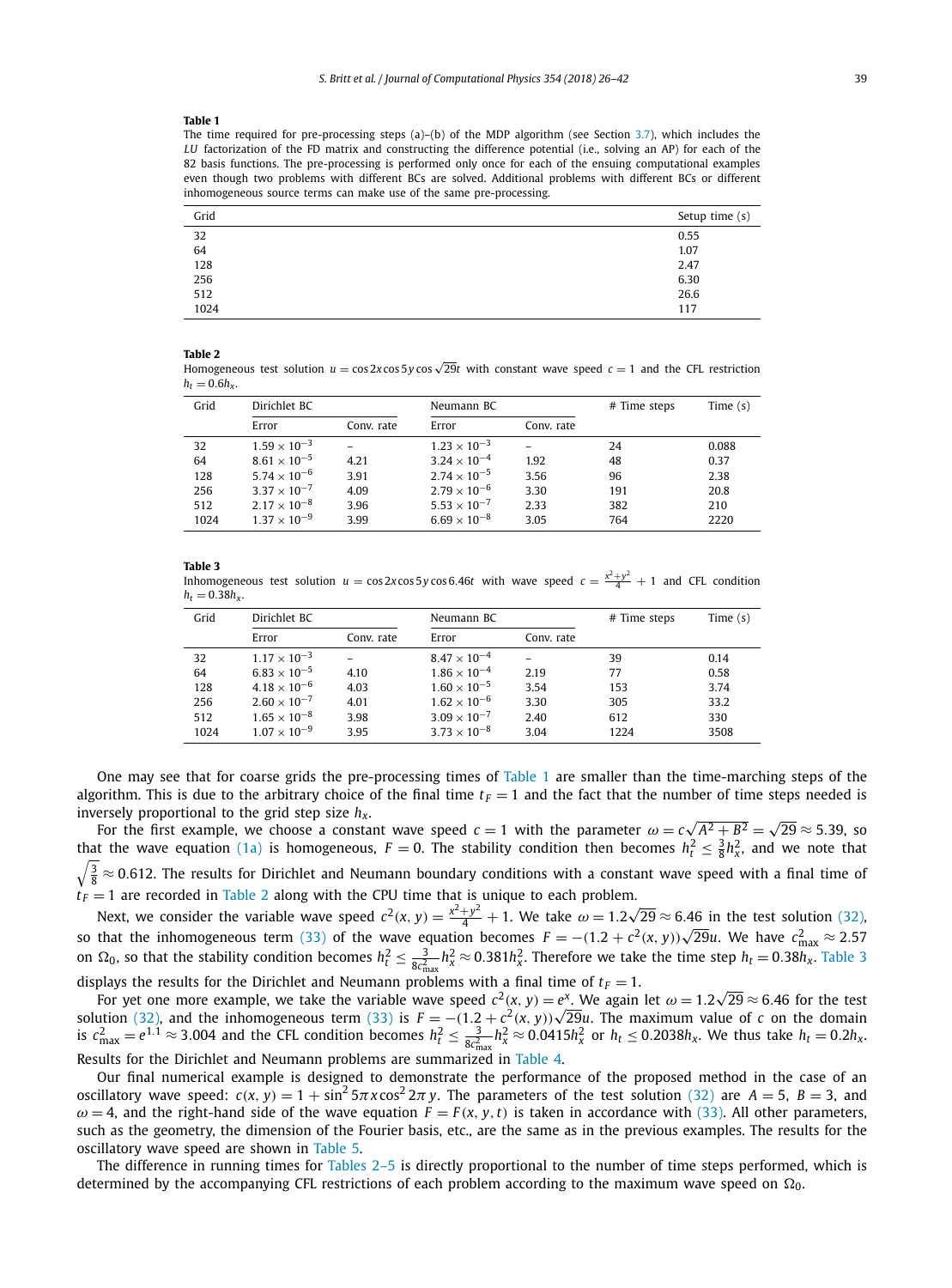| Inhomogeneous test solution $u = \cos 2x \cos 5y \cos 6.46t$ with wave speed $c = e^x$ and CFL condition $h_t = 0.2h_x$ . |                       |            |                       |            |              |            |  |
|---------------------------------------------------------------------------------------------------------------------------|-----------------------|------------|-----------------------|------------|--------------|------------|--|
| Grid                                                                                                                      | Dirichlet BC          |            | Neumann BC            |            | # Time steps | Time $(s)$ |  |
|                                                                                                                           | Error                 | Conv. rate | Error                 | Conv. rate |              |            |  |
| 32                                                                                                                        | $2.65 \times 10^{-3}$ |            | $1.44 \times 10^{-3}$ |            | 67           | 0.24       |  |
| 64                                                                                                                        | $1.35 \times 10^{-4}$ | 4.30       | $1.86 \times 10^{-4}$ | 2.95       | 139          | 1.08       |  |
| 128                                                                                                                       | $8.47 \times 10^{-6}$ | 3.98       | $1.44 \times 10^{-5}$ | 3.69       | 281          | 7.00       |  |
| 256                                                                                                                       | $4.93 \times 10^{-7}$ | 4.10       | $1.51 \times 10^{-6}$ | 3.25       | 567          | 62.5       |  |
| 512                                                                                                                       | $2.75 \times 10^{-8}$ | 4.16       | $3.97 \times 10^{-7}$ | 1.93       | 1035         | 620        |  |

1024 1*.*81 × 10−<sup>9</sup> 3.93 4*.*03 × 10−<sup>8</sup> 3.23 2281 6582

#### <span id="page-14-0"></span>**Table 4**

#### **Table 5**

Inhomogeneous test solution  $u = \cos 5x \cos 3y \cos 4t$  with wave speed  $c = 1 + \sin^2 5\pi x \cos^2 2\pi y$  and CFL condition  $h_t = 0.3h_x$ .

| Grid | Dirichlet BC          |            | Neumann BC            |            | # Time steps | Time $(s)$ |
|------|-----------------------|------------|-----------------------|------------|--------------|------------|
|      | Error                 | Conv. rate | Error                 | Conv. rate |              |            |
| 32   | $2.03 \times 10^{-3}$ |            | $1.70 \times 10^{-3}$ |            | 49           | 0.28       |
| 64   | $1.64 \times 10^{-4}$ | 3.63       | $3.95 \times 10^{-4}$ | 2.11       | 97           | 0.75       |
| 128  | $1.18 \times 10^{-5}$ | 3.80       | $4.75 \times 10^{-5}$ | 3.06       | 194          | 4.83       |
| 256  | $6.98 \times 10^{-7}$ | 4.08       | $6.45 \times 10^{-6}$ | 2.88       | 388          | 42.9       |
| 512  | $4.52 \times 10^{-8}$ | 3.95       | $8.31 \times 10^{-7}$ | 2.96       | 776          | 448        |
| 1024 | $3.11 \times 10^{-9}$ | 3.86       | $1.02 \times 10^{-7}$ | 3.03       | 1552         | 4358       |

The theoretical 4th order convergence rate in space and time is achieved for the Dirichlet problem in [Tables 2–5](#page-13-0) while the convergence rate for the Neumann problem is diminished by about half an order. We note that in other applications, e.g., spectral methods, it is well known that there is a loss of one order of accuracy for Neumann boundary conditions [\[61\].](#page-16-0)

In general, one may suspect that the deterioration of the Neumann convergence rate in our simulations is due to the insufficiently high order of the extension [\(16\),](#page-6-0) only  $O(\rho^4)$ , while  $O(\rho^5)$  may be needed. On one hand, given that this extension involves backward differencing in time, improving the  $O(\rho^4)$  order may not be very straightforward, see equation [\(19\)](#page-7-0) and the discussion that follows. One the other hand, for our current approach the difficulty may, in fact, be elsewhere. By substituting the exact solution, we have been able to verify unambiguously that the term in the discretization that needs to be computed more accurately in order to improve the overall Neumann convergence is  $\frac{1}{\theta}B^{(h)}\Delta u^n$  on  $\mathbb{M}^+$ . At the moment, it is approximated by  $\frac{1}{\theta}L_0^{(h)}u^n$  on the right-hand side of formula [\(11\).](#page-5-0) This approximation will be improved in the future.

#### **5. Discussion**

A high-order difference potentials algorithm for the wave equation is developed on domains that do not conform to a Cartesian mesh. It uses a conditionally stable 4th order accurate implicit time discretization of the wave equation coupled with an auxiliary problem for the elliptic equation at each time step. Wave speeds that vary in space and a range of boundary conditions are easily handled. The time discretization requires only 3 time levels, while the AP is solved by a fourth order compact finite difference scheme at each time step. Thus, the overall scheme is fourth order accurate and compact both in space and time. The equation-based extension relies on the continuous wave equation [\(1a\)](#page-0-0) and employs backwards differences in time.

For time-harmonic problems that we analyzed previously [\[1\],](#page-15-0) an equation-based extension of at least  $\mathcal{O}(\rho^5)$  accuracy is required to maintain overall 4th order convergence of the algorithm. In this paper, the design accuracy of the algorithm is achieved for Dirichlet boundary conditions, which is fourth order in space and time, even though the equation-based extension is only  $\mathcal{O}(\rho^4)$ . Results for the Neumann boundary conditions fall slightly short of the design rate but are still high-order.

The algorithm is efficient, requiring 3 solutions of the AP on a square by finite differences per time step to obtain a high-order accurate solution on the nonconforming domain of interest, which can be reduced to only 2 FD solves per time step by a small modification requiring additional storage. A direct LU solver is used and performs well for problems at this scale in 2D, especially since the factorization of the matrix is done only once in preprocessing. For 3D, iterative solvers such as conjugate gradients (CG) or multigrid (MG) can be used, see [\[16\],](#page-15-0) since direct solvers become prohibitively expensive. In our simulations [\[16\],](#page-15-0) we took the solution from the previous time level as the initial guess, and both CG and MG solvers converged very rapidly, driving the residual down almost to machine precision in only a few iterations. The corresponding accuracy of the solution to the linear system will exceed that of the finite difference approximation on the grid. We therefore expect that if an iterative solver were used for the AP  $(8)$ , its accuracy can easily be made sufficiently high so that the discrete projection operators will not be noticeably affected.

In the current paper, we have considered only smoothly varying wave speeds  $c = c(x, y)$ . However, wave speeds that lack differentiability and may even become discontinuous can also be included. The corresponding modification of the algorithm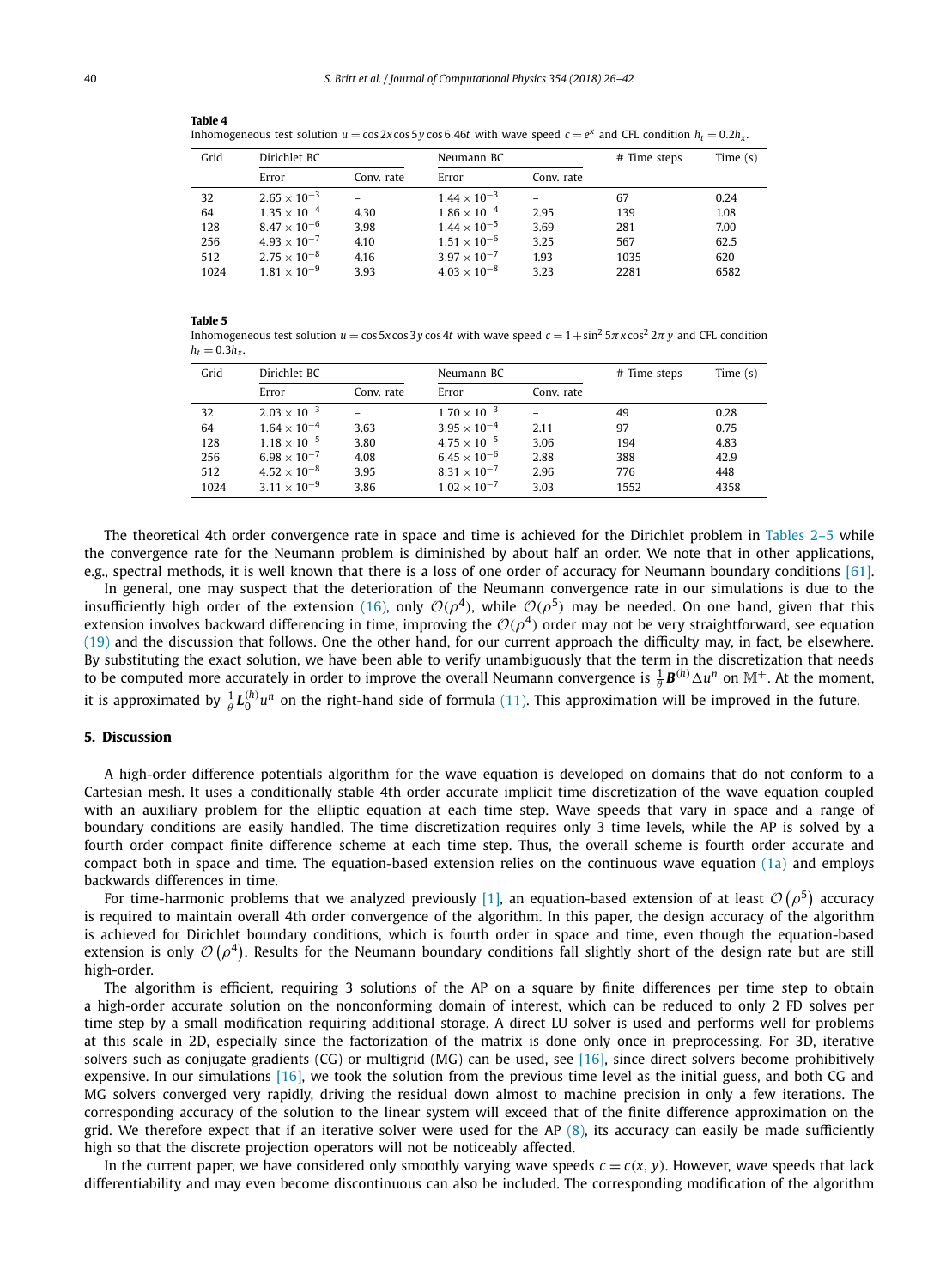<span id="page-15-0"></span>will be very similar to that described in our recent work [\[55\]](#page-16-0) which treats the material discontinuities in the time-harmonic framework.

Allowing for the variation of the wave speed in time will be more challenging. While the formal constructs of the proposed algorithm will stay the same, the elliptic equation  $(7a)$  will be changing from one time level to another because the quantity  $k^2$  depends on c. Therefore, one will no longer be able to pre-compute the boundary operators once and for all, as suggested in step (b) of the algorithm (see page [36\)](#page-10-0). Instead, one will have to re-compute the projections on every time step, which will obviously cause a substantial reduction in efficiency.

### **References**

- [1] D.S. Britt, S.V. Tsynkov, E. Turkel, A high-order numerical method for the Helmholtz equation with [nonstandard](http://refhub.elsevier.com/S0021-9991(17)30816-1/bib627269747432303133s1) boundary conditions, SIAM J. Sci. Comput. 35 (5) (2013) [A2255–A2292.](http://refhub.elsevier.com/S0021-9991(17)30816-1/bib627269747432303133s1)
- [2] S. Magura, S. [Petropavlovsky,](http://refhub.elsevier.com/S0021-9991(17)30816-1/bib61373565s1) S. Tsynkov, E. Turkel, High-order numerical solution of the Helmholtz equation for domains with reentrant corners, Appl. Numer. Math. 118 (2017) [87–116.](http://refhub.elsevier.com/S0021-9991(17)30816-1/bib61373565s1)
- [3] A. Bayliss, C.I. Goldstein, E. Turkel, On accuracy conditions for the numerical [computation](http://refhub.elsevier.com/S0021-9991(17)30816-1/bib616363s1) of waves, J. Comput. Phys. 59 (3) (1985) 396-404.
- [4] Ivo M. Babuska, Stefan A. Sauter, Is the pollution effect of the FEM avoidable for the Helmholtz equation [considering](http://refhub.elsevier.com/S0021-9991(17)30816-1/bib42616275736B613937s1) high wave numbers?, SIAM J. Numer. Anal. 34 (6) (1997) [2392–2423.](http://refhub.elsevier.com/S0021-9991(17)30816-1/bib42616275736B613937s1)
- [5] Frank Ihlenburg, Finite Element Analysis of Acoustic [Scattering,](http://refhub.elsevier.com/S0021-9991(17)30816-1/bib49686C656E627572673938s1) Appl. Math. Sci., vol. 132, Springer, 1998.
- [6] Heinz-Otto Kreiss, Joseph Oliger, [Comparison](http://refhub.elsevier.com/S0021-9991(17)30816-1/bib6B72656973732D3732s1) of accurate methods for the integration of hyperbolic equations, Tellus 24 (1972) 199–215.
- [7] Christopher K.W. Tam, Jay C. Webb, [Dispersion-relation-preserving](http://refhub.elsevier.com/S0021-9991(17)30816-1/bib74616D31s1) finite difference schemes for computational acoustics, J. Comput. Phys. 107 (2) (1993) [262–281.](http://refhub.elsevier.com/S0021-9991(17)30816-1/bib74616D31s1)
- [8] [Christopher](http://refhub.elsevier.com/S0021-9991(17)30816-1/bib74616D32s1) K.W. Tam, Jay C. Webb, Radiation boundary condition and anisotropy correction for finite difference solutions of the Helmholtz equation, J. Comput. Phys. 113 (1) (1994) [122–133.](http://refhub.elsevier.com/S0021-9991(17)30816-1/bib74616D32s1)
- [9] S. Britt, S. Tsynkov, E. Turkel, A compact fourth order scheme for the Helmholtz equation in polar [coordinates,](http://refhub.elsevier.com/S0021-9991(17)30816-1/bib61353865s1) J. Sci. Comput. 45 (1–3) (2010) 26–47. [10] Steven Britt, Semyon Tsynkov, Eli Turkel, Numerical simulation of time-harmonic waves in [inhomogeneous](http://refhub.elsevier.com/S0021-9991(17)30816-1/bib627269747432303131s1) media using compact high order schemes,
- [Commun.](http://refhub.elsevier.com/S0021-9991(17)30816-1/bib627269747432303131s1) Comput. Phys. 9 (3) (March 2011) 520–541.
- [11] Eli Turkel, Dan Gordon, Rachel Gordon, Semyon Tsynkov, Compact 2D and 3D sixth order schemes for the [Helmholtz](http://refhub.elsevier.com/S0021-9991(17)30816-1/bib61363865s1) equation with variable wave number, J. Comput. Phys. 232 (1) (2013) [272–287.](http://refhub.elsevier.com/S0021-9991(17)30816-1/bib61363865s1)
- [12] S.K. Lele, Compact finite difference schemes with spectral like [resolution,](http://refhub.elsevier.com/S0021-9991(17)30816-1/bib6C656C65s1) J. Comput. Phys. 103 (1992) 16–42.
- [13] I. Harari, E. Turkel, Accurate finite difference methods for [time-harmonic](http://refhub.elsevier.com/S0021-9991(17)30816-1/bib6861726172692D7475726B656C2D3935s1) wave propagation, J. Comput. Phys. 119 (2) (1995) 252–270.
- [14] I. Singer, E. Turkel, [High-order](http://refhub.elsevier.com/S0021-9991(17)30816-1/bib73696E67657231393938s1) finite difference methods for the Helmholtz equation, Comput. Methods Appl. Mech. Eng. 163 (1–4) (1998) 343–358.
- [15] I. Singer, E. Turkel, [Sixth-order](http://refhub.elsevier.com/S0021-9991(17)30816-1/bib73696E6765722D7475726B656C2D3036s1) accurate finite difference schemes for the Helmholtz equation, J. Comput. Acoust. 14 (3) (2006) 339–351.
- [16] S. Britt, S. Tsynkov, E. Turkel, A high order compact [time/space](http://refhub.elsevier.com/S0021-9991(17)30816-1/bib627269747432303136s1) finite difference scheme for the wave equation in variable media, J. Sci. Comput. (2017), Submitted for [publication.](http://refhub.elsevier.com/S0021-9991(17)30816-1/bib627269747432303136s1)
- [17] B.M. Irons, O.C. Zienkiewicz, The [Isoparametric](http://refhub.elsevier.com/S0021-9991(17)30816-1/bib69726F6E732D31393736s1) Finite Element System: A New Concept in Finite Element Analysis, Royal Aeronautical Society, London, [1969.](http://refhub.elsevier.com/S0021-9991(17)30816-1/bib69726F6E732D31393736s1)
- [18] R.E. Kleinman, G.F. Roach, Boundary integral equations for the [three-dimensional](http://refhub.elsevier.com/S0021-9991(17)30816-1/bib6B6C65696E6D616E2D3734s1) Helmholtz equation, SIAM Rev. 16 (1974) 214–236.
- [19] George Biros, Lexing Ying, Denis Zorin, A fast solver for the Stokes equations with distributed forces in complex [geometries,](http://refhub.elsevier.com/S0021-9991(17)30816-1/bib6269726F732D3034s1) J. Comput. Phys. 193 (1) (2004) [317–348.](http://refhub.elsevier.com/S0021-9991(17)30816-1/bib6269726F732D3034s1)
- [20] Shidong Jiang, Shravan [Veerapaneni,](http://refhub.elsevier.com/S0021-9991(17)30816-1/bib6A69616E672D3132s1) Leslie Greengard, Integral equation methods for unsteady Stokes flow in two dimensions, SIAM J. Sci. Comput. 34 (4) (2012) [A2197–A2219.](http://refhub.elsevier.com/S0021-9991(17)30816-1/bib6A69616E672D3132s1)
- [21] Mark D. Preston, Peter G. Chamberlain, Simon N. [Chandler-Wilde,](http://refhub.elsevier.com/S0021-9991(17)30816-1/bib70726573746F6E2D3038s1) An integral equation method for a boundary value problem arising in unsteady water wave [problems,](http://refhub.elsevier.com/S0021-9991(17)30816-1/bib70726573746F6E2D3038s1) J. Integral Equ. Appl. 20 (1) (2008) 121–152.
- [22] Ha-Duong Tuong, On retarded potential boundary integral equations and their discretisation, in: Topics in [Computational](http://refhub.elsevier.com/S0021-9991(17)30816-1/bib68612D64756F6E672D32303033s1) Wave Propagation, in: Lect. Notes Comput. Sci. Eng., vol. 31, Springer, Berlin, 2003, [pp. 301–336.](http://refhub.elsevier.com/S0021-9991(17)30816-1/bib68612D64756F6E672D32303033s1)
- [23] [Francisco-Javier](http://refhub.elsevier.com/S0021-9991(17)30816-1/bib73617961732D3230313362s1) Sayas, Retarded Potentials and Time Domain Boundary Integral Equations: A Road-Map, University of Delaware, March 2013.
- [24] Daniel S. Weile, G. Pisharody, Nan-Wei Chen, B. Shanker, E. Michielssen, A novel scheme for the solution of the [time-domain](http://refhub.elsevier.com/S0021-9991(17)30816-1/bib6D6963682D32303034s1) integral equations of [electromagnetics,](http://refhub.elsevier.com/S0021-9991(17)30816-1/bib6D6963682D32303034s1) IEEE Trans. Antennas Propag. 52 (1) (Jan 2004) 283–295.
- [25] G. Kobidze, Jun Gao, B. Shanker, E. [Michielssen,](http://refhub.elsevier.com/S0021-9991(17)30816-1/bib6D6963682D32303035s1) A fast time domain integral equation based scheme for analyzing scattering from dispersive objects, IEEE Trans. Antennas Propag. 53 (3) (March 2005) [1215–1226.](http://refhub.elsevier.com/S0021-9991(17)30816-1/bib6D6963682D32303035s1)
- [26] Toufic Abboud, Patrick Joly, Jerónimo Rodríguez, Isabelle Terrasse, Coupling [discontinuous](http://refhub.elsevier.com/S0021-9991(17)30816-1/bib6162626F75642D32303131s1) Galerkin methods and retarded potentials for transient wave [propagation](http://refhub.elsevier.com/S0021-9991(17)30816-1/bib6162626F75642D32303131s1) on unbounded domains, J. Comput. Phys. 230 (15) (2011) 5877–5907.
- [27] Víctor Domínguez, [Francisco-Javier](http://refhub.elsevier.com/S0021-9991(17)30816-1/bib73617961732D3230313361s1) Sayas, Some properties of layer potentials and boundary integral operators for the wave equation, J. Integral Equ. Appl. 25 (2) (2013) [253–294.](http://refhub.elsevier.com/S0021-9991(17)30816-1/bib73617961732D3230313361s1)
- [28] Charles L. Epstein, Leslie Greengard, Thomas Hagstrom, On the stability of [time-domain](http://refhub.elsevier.com/S0021-9991(17)30816-1/bib6861677374726F6D2D3230313662s1) integral equations for acoustic wave propagation, Discrete Contin. Dyn. Syst. 36 (8) (2016) [4367–4382.](http://refhub.elsevier.com/S0021-9991(17)30816-1/bib6861677374726F6D2D3230313662s1)
- [29] C. Lubich, [Convolution](http://refhub.elsevier.com/S0021-9991(17)30816-1/bib6C75626963682D3139383861s1) quadrature and discretized operational calculus. I, Numer. Math. 52 (2) (1988) 129–145.
- [30] C. Lubich, [Convolution](http://refhub.elsevier.com/S0021-9991(17)30816-1/bib6C75626963682D3139383862s1) quadrature and discretized operational calculus. II, Numer. Math. 52 (4) (1988) 413–425.
- [31] Silvia Falletta, Giovanni Monegato, An exact non-reflecting boundary condition for 2D [time-dependent](http://refhub.elsevier.com/S0021-9991(17)30816-1/bib66616C6C657474612D3230313462s1) wave equation problems, Wave Motion 51 (1) (2014) [168–192.](http://refhub.elsevier.com/S0021-9991(17)30816-1/bib66616C6C657474612D3230313462s1)
- [32] Silvia Falletta, Giovanni Monegato, Exact non-reflecting boundary condition for 3D time-dependent multiple [scattering–multiple](http://refhub.elsevier.com/S0021-9991(17)30816-1/bib66616C6C657474612D32303135s1) source problems, Wave Motion 58 (2015) [281–302.](http://refhub.elsevier.com/S0021-9991(17)30816-1/bib66616C6C657474612D32303135s1)
- [33] M. [Medvinsky,](http://refhub.elsevier.com/S0021-9991(17)30816-1/bib6D656476696E736B7932303132s1) S. Tsynkov, E. Turkel, The method of difference potentials for the Helmholtz equation using compact high order schemes, J. Sci. Comput. 53 (1) (2012) [150–193.](http://refhub.elsevier.com/S0021-9991(17)30816-1/bib6D656476696E736B7932303132s1)
- [34] M. Medvinsky, S. Tsynkov, E. Turkel, High order numerical simulation of the [transmission](http://refhub.elsevier.com/S0021-9991(17)30816-1/bib61363965s1) and scattering of waves using the method of difference [potentials,](http://refhub.elsevier.com/S0021-9991(17)30816-1/bib61363965s1) J. Comput. Phys. 243 (2013) 305–322.
- [35] S. Britt, S. [Petropavlovsky,](http://refhub.elsevier.com/S0021-9991(17)30816-1/bib627269747432303135s1) S. Tsynkov, E. Turkel, Computation of singular solutions to the Helmholtz equation with high order accuracy, Appl. Numer. Math. 93 (July 2015) [215–241.](http://refhub.elsevier.com/S0021-9991(17)30816-1/bib627269747432303135s1)
- [36] V.S. Ryaben'kii, Boundary equations with [projections,](http://refhub.elsevier.com/S0021-9991(17)30816-1/bib524D5331393835s1) Russ. Math. Surv. 40 (2) (1985) 147–183.
- [37] V.S. Ryaben'kii, Method of Difference Potentials and Its Applications, Springer Ser. Comput. Math., vol. 30, [Springer-Verlag,](http://refhub.elsevier.com/S0021-9991(17)30816-1/bib72796162656E6B6969s1) Berlin, 2002.
- [38] V.S. Ryaben'kii, Difference potentials method and its [applications,](http://refhub.elsevier.com/S0021-9991(17)30816-1/bib727961625F746C762D3936s1) Math. Nachr. 177 (1996) 251–264.
- [39] V.S. [Ryaben'kii,](http://refhub.elsevier.com/S0021-9991(17)30816-1/bib727961625F676F742D3036s1) On the method of difference potentials, J. Sci. Comput. 28 (2–3) (2006) 467–478.